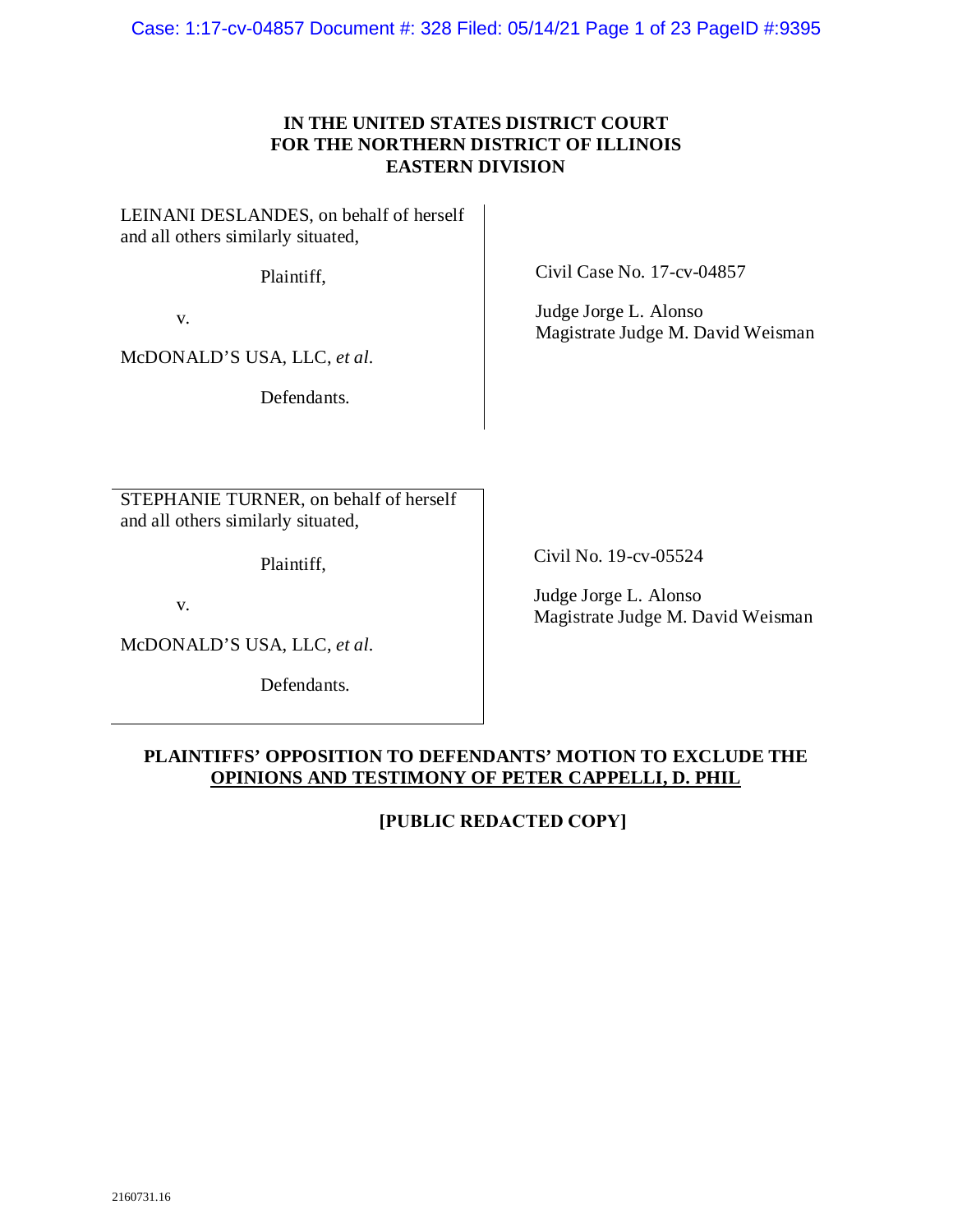# **TABLE OF CONTENTS**

# **Page**

| $\mathbf{I}$ . | Dr. Cappelli's Opinion That Class Members Receive Considerable "Specific"    |  |  |
|----------------|------------------------------------------------------------------------------|--|--|
| II.            | Dr. Cappelli's Opinion That the No-Hire Agreement Reduced Worker Mobility Is |  |  |
| Ш.             |                                                                              |  |  |
| IV.            | Dr. Cappelli's Opinion That Class Members' Wages Are Tied Together Through   |  |  |
| $V_{\cdot}$    | Dr. Cappelli Establishes That Entry-Level and Lateral Employees Would Also   |  |  |
|                |                                                                              |  |  |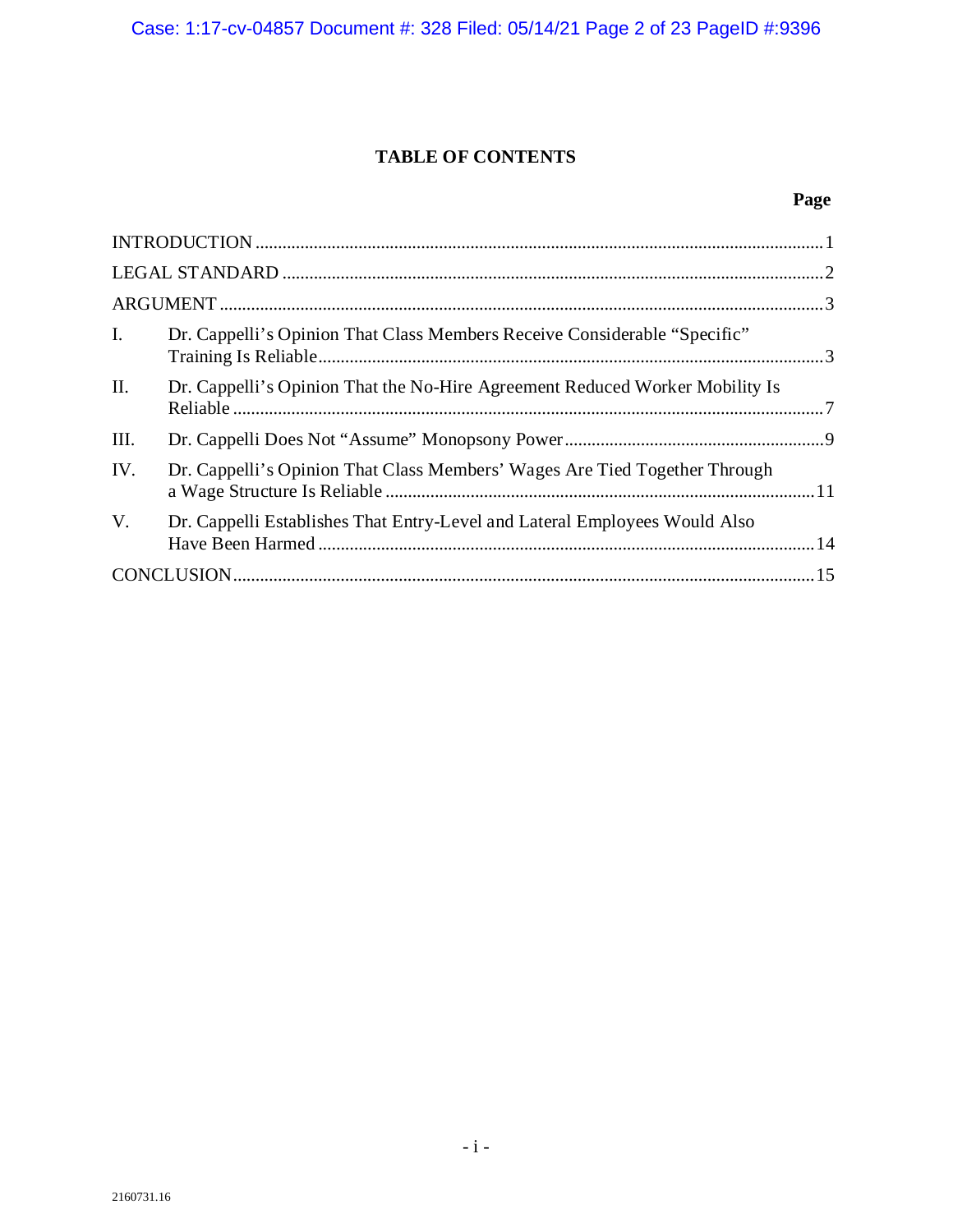Case: 1:17-cv-04857 Document #: 328 Filed: 05/14/21 Page 3 of 23 PageID #:9397

# **TABLE OF AUTHORITIES**

# **Page**

| <b>Cases</b>                                   |
|------------------------------------------------|
| ABS Glob., Inc. v. Inguran, LLC,               |
| Agnew v. Nat'l Collegiate Athletic Ass'n,      |
| Am. Honda Motor Co., Inc. v. Allen,            |
| Baugh v. Cuprum S.A. de C.V.,                  |
| CDW LLC v. NETech Corp.,                       |
| Chapman v. Maytag Corp.,                       |
| Chen v. Mnuchin,                               |
| Clark v. Takata Corp.,                         |
| Conrad v. Jimmy John's Franchise, LLC,         |
| Daubert v. Merrell Dow Pharms., Inc.,          |
| Elorac, Inc. v. Sanofi-Aventis Can., Inc.,     |
| Gomez v. Palmer,                               |
| Greene v. Sears Protection Co.,                |
| Hannah's Boutique, Inc. v. Surdej,             |
| Hoskins v. Trucking,                           |
| In re Cathode Ray Tube (CRT) Antitrust Litig., |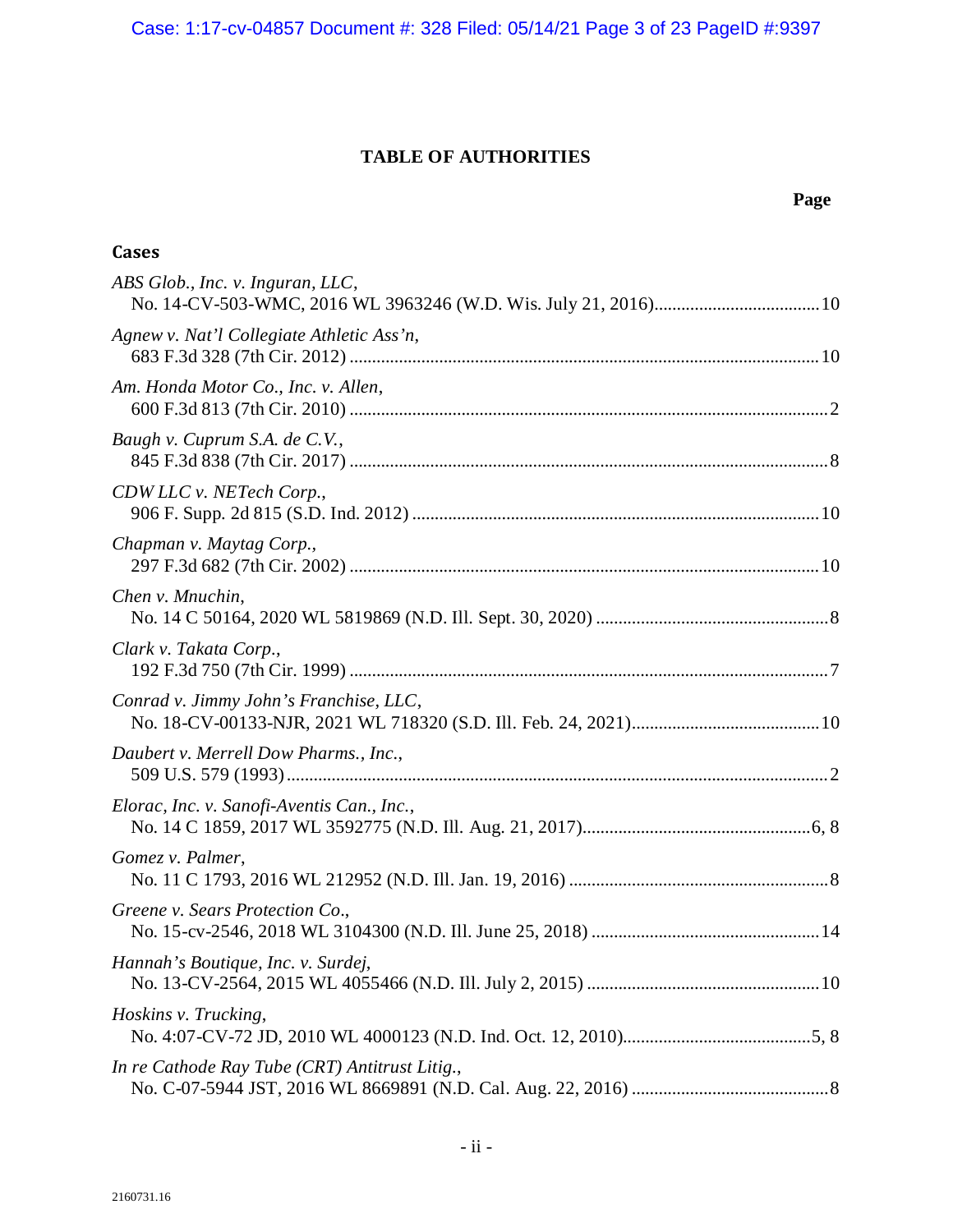## **TABLE OF AUTHORITIES (continued)**

| In re Ready–Mixed Concrete Antitrust Litig.,                                                                                        |
|-------------------------------------------------------------------------------------------------------------------------------------|
| In re Sulfiric Acid Antitrust Litig.,                                                                                               |
| Kirk v. Clark Equip. Co.,                                                                                                           |
| Kumho Tire Co., Ltd. v. Carmichael,                                                                                                 |
| Lees v. Carthage Coll.,                                                                                                             |
| Manpower, Inc. v. Ins. Co. of Pa.,                                                                                                  |
| McLaughlin Equip. Co., Inc. v. Servaas,                                                                                             |
| Metavante Corp. v. Emigrant Sav. Bank,                                                                                              |
| Mid-State Fertilizer Co. v. Exchange National Bank of Chicago,                                                                      |
| Minasian v. Standard Chartered Bank, PLC,                                                                                           |
| Morton's Market, Inc. v. Gustafson's Dairy, Inc.,<br>198 F.3d 823 (11th Cir. 1999), amended in part, 211 F.3d 1224 (11th Cir. 2000) |
| Photovest Corp. v. Fotomat Corp.,                                                                                                   |
| Prayitno v. Nextep Funding LLC,                                                                                                     |
| Richman v. Sheahan,                                                                                                                 |
| Schultz v. Akzo Nobel Paints, LLC,                                                                                                  |
| Seaman v. Duke Univ.,                                                                                                               |
| Smith v. Ford Motor Co.,                                                                                                            |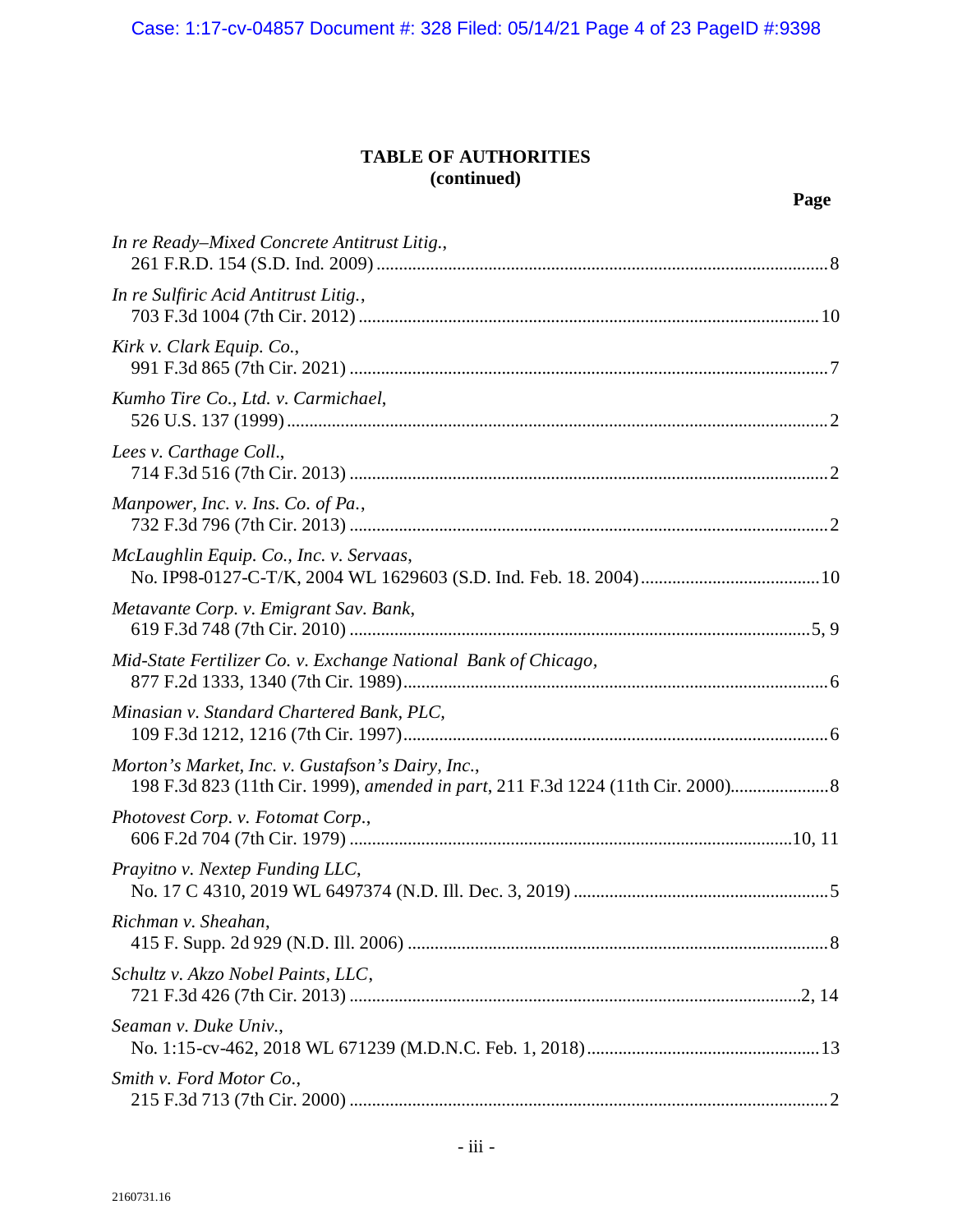## **TABLE OF AUTHORITIES (continued)**

| Smith v. Ill. Dep't of Transp.,                                                                        |
|--------------------------------------------------------------------------------------------------------|
| Spearman Indus. v. St. Paul Fire & Marine Ins. Co.,                                                    |
| Stokes v. John Deere Grp.,<br>No. 4:12-cv-04054-SLD-JAG, 2014 WL 675820 (C.D. Ill. Feb. 21, 2014)  15  |
| Tilstra v. Bou-Matic, LLC,<br>No. 12-CV-827-SLC, 2014 WL 4662483 (W.D. Wis. Sept. 19, 2014), aff'd sub |
| Toney v. Quality Resources, Inc.,                                                                      |
| United States v. Conn,                                                                                 |
| United States v. Or. State Med. Soc'y,                                                                 |
| Walker v. Soo Line R. Co.,                                                                             |
| Watson Carpet & Floor Covering, Inc. v. Mohawk Indus, Inc.,                                            |
| Woods v. Amazon.com, LLC,                                                                              |
| <b>Rules</b>                                                                                           |
|                                                                                                        |
|                                                                                                        |
| <b>Other Authorities</b>                                                                               |
| Edward Lazear & Michael Gibbs, Personal Economics in Practice 62 (3d ed. 2015) 10                      |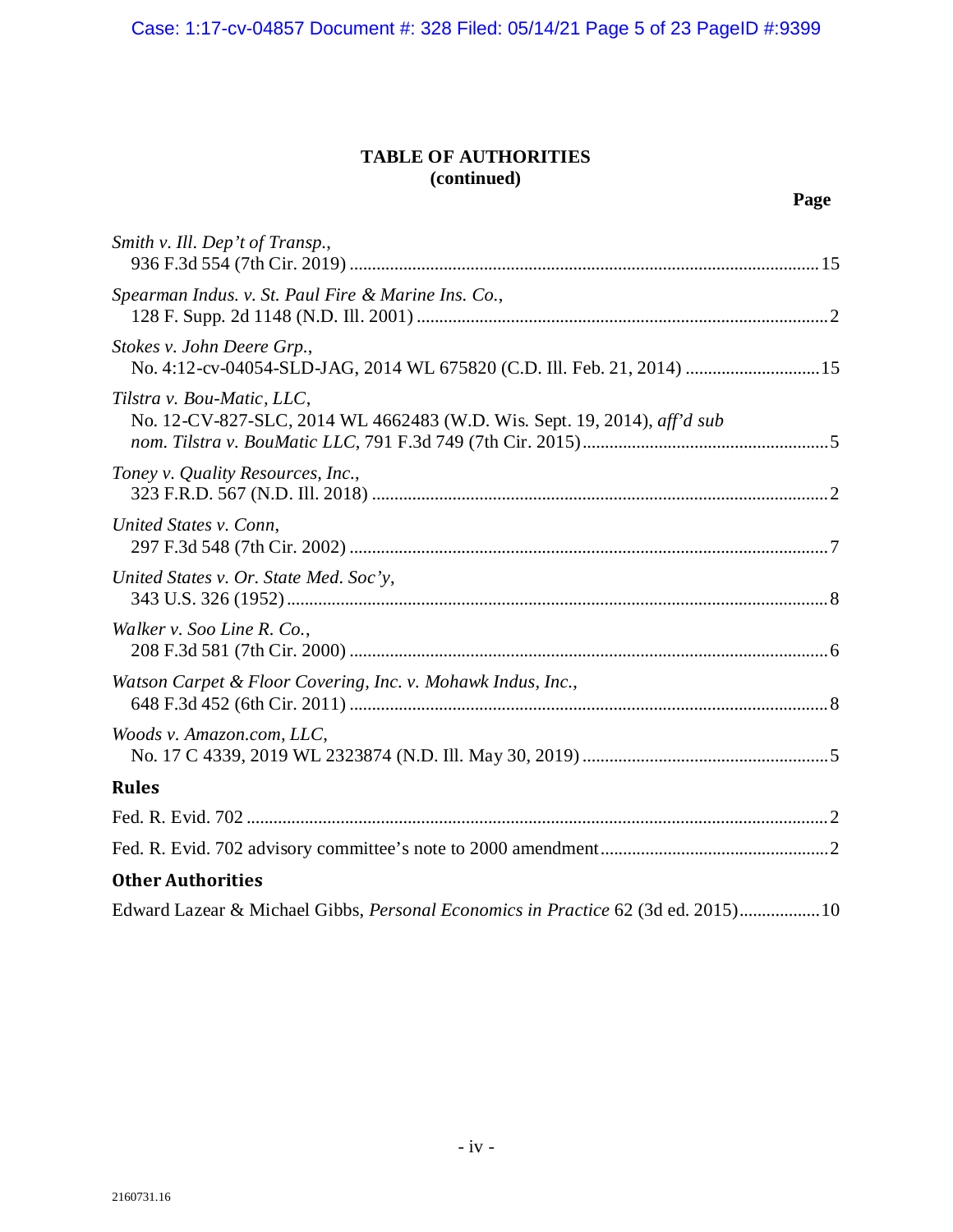#### **INTRODUCTION**

<span id="page-5-0"></span>Dr. Peter Cappelli is a Professor of Management at Wharton and among the world's leading scholars of labor economics; employer hiring, compensation, and training practices; employment relations; and business management. Dkt. 270-6 ¶¶ 1-2 ("Cappelli Rept."). He applies wellaccepted economic principles to his review of the record evidence to offer the following opinions.

First, Dr. Cappelli opines that McDonald's workers receive "specific" training for skills of value to McDonald's establishments but not directly transferable to, or useful for, non-McDonald's employers. Second, Dr. Cappelli opines that the No-Hire Agreement restrained McDonald's restaurants' ability to hire one another's employees, limiting the most natural source of competition for the employees' labor, thereby reducing competitive pressure on wages. Third, Dr. Cappelli opines McDonald's restaurants wield monopsony power, which was enhanced by the No-Hire Agreement. Finally, he opines that the No-Hire Agreement would have suppressed the pay of all or nearly all Class Members, including entry-level workers and lateral managers. His opinions are based on his expertise, economic literature, and his analysis of the record evidence.

McDonald's does not challenge Dr. Cappelli's qualifications or the relevance of his opinions. Instead, it challenges the reliability of his opinions. Its challenges are based on misstatements of Dr. Cappelli's report and deposition testimony. For example, McDonald's repeatedly asserts that Dr. Cappelli simply "speculates" or "assumes" certain facts, but this is belied by the report itself. McDonald's also applies the wrong legal standard. Applying the correct standard, McDonald's attacks go, at best, to the weight of Dr. Cappelli's testimony, not its admissibility. Dr. Cappelli's opinions are based on well-established economic principles and a rigorous review of the record evidence.[1](#page-5-1) The Court should deny McDonald's motion.

<span id="page-5-1"></span><sup>1</sup> McDonald's faults Dr. Cappelli for not performing empirical statistical analyses in his report, but its own expert Dr. McCrary also based his opinions on undertook no empirical analyses, and disavowed their feasibility or usefulness. Declaration of Anne Shaver In Support Of Plaintiffs' Opposition to Defendants' Motions to Exclude ("Shaver Daubert Decl."), Ex. 5 (McCrary Dep.) at 223:15-224:2; 213:6-21; 204:20-205:7; 146:15-25.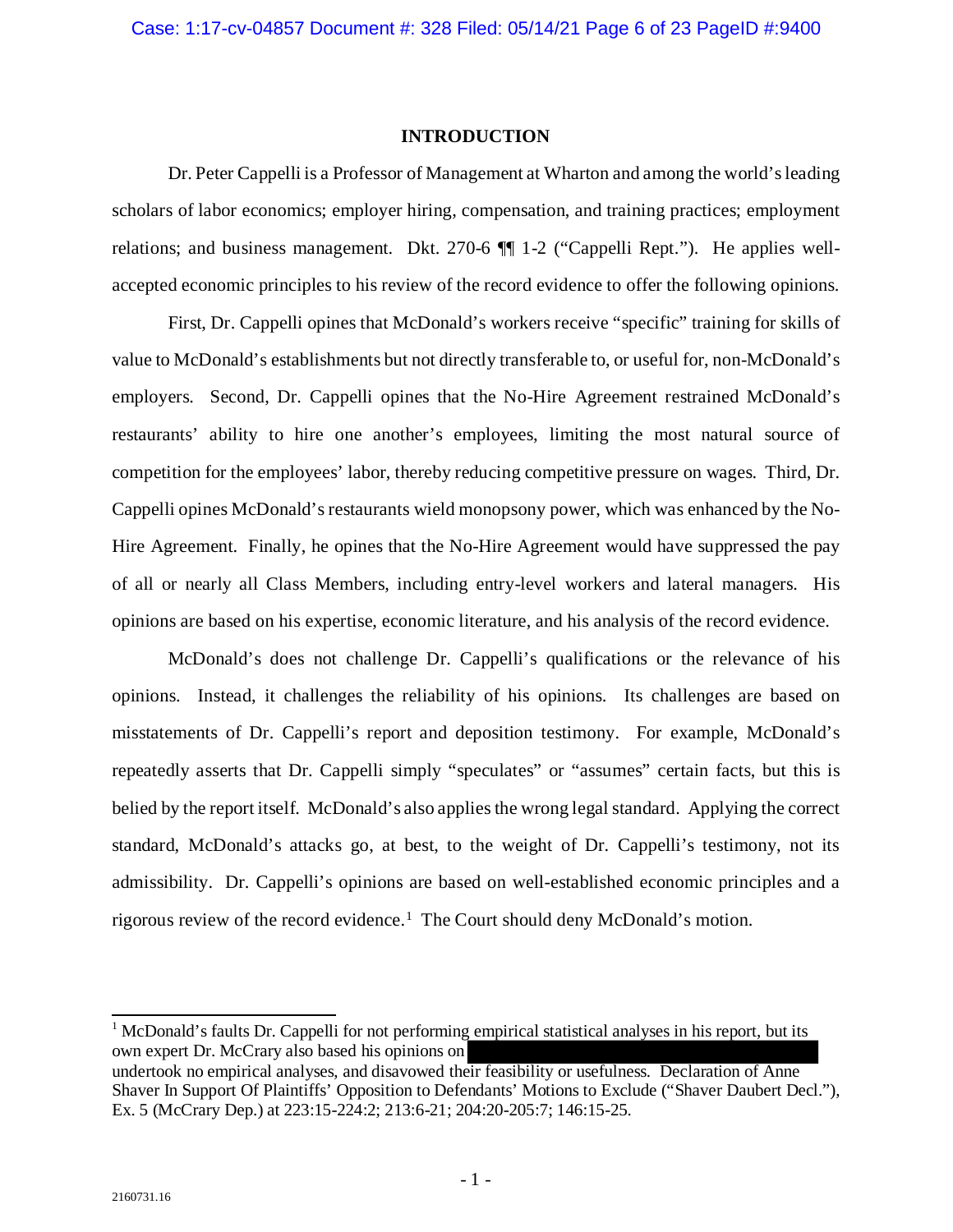#### **LEGAL STANDARD**

<span id="page-6-0"></span>Under Federal Rule of Evidence 702, expert testimony must be both "relevant" and "reliable." *Manpower, Inc. v. Ins. Co. of Pa.*, 732 F.3d 796, 806 (7th Cir. 2013) (quoting *Daubert v. Merrell Dow Pharms., Inc.*, 509 U.S. 579, 589 (1993)). At the class certification stage, the court need only resolve a *Daubert* challenge to the extent the "expert's report or testimony is critical to class certification," such as "establishing any of the Rule 23 requirements." *Am. Honda Motor Co., Inc. v. Allen*, 600 F.3d 813, 815-16 (7th Cir. 2010). A qualified expert's testimony is admissible if it is "based on sufficient facts or data," is the "product of reliable principles and methods," and the expert "has reliably applied the principles and methods to the facts of the case." *Lees v. Carthage Coll*., 714 F.3d 516, 521 (7th Cir. 2013) (quoting Fed. R. Evid. 702). The test of reliability is "flexible" and based on "the criteria relevant to a particular kind of expertise in a specific case . . . ." *Smith v. Ford Motor Co.*, 215 F.3d 713, 719 (7th Cir. 2000) (quoting *Kumho Tire Co., Ltd. v. Carmichael*, 526 U.S. 137, 152 (1999)). "The rejection of expert testimony is the exception rather than the rule, and 'the trial court's role as gatekeeper is not intended to serve as a replacement for the adversary system.'" *Spearman Indus. v. St. Paul Fire & Marine Ins. Co.*, 128 F. Supp. 2d 1148, 1150 (N.D. Ill. 2001) (quoting Fed. R. Evid. 702 advisory committee's note to 2000 amendment). Although the court is the gatekeeper, "the key to the gate is not the ultimate correctness of the expert's conclusions," but rather the "soundness and care with which the expert arrived at her opinion." *Schultz v. Akzo Nobel Paints, LLC*, 721 F.3d 426, 431 (7th Cir. 2013). *See also Manpower*, 732 F.3d at 806 (court "usurps the role of the jury" and "abuses its discretion, if it unduly scrutinizes the quality of the expert's data and conclusions rather than the [methodology's] reliability"); *Toney v. Quality Resources, Inc.*, 323 F.R.D. 567, 579 (N.D. Ill. 2018) (same, regarding *Daubert* challenge at class certification).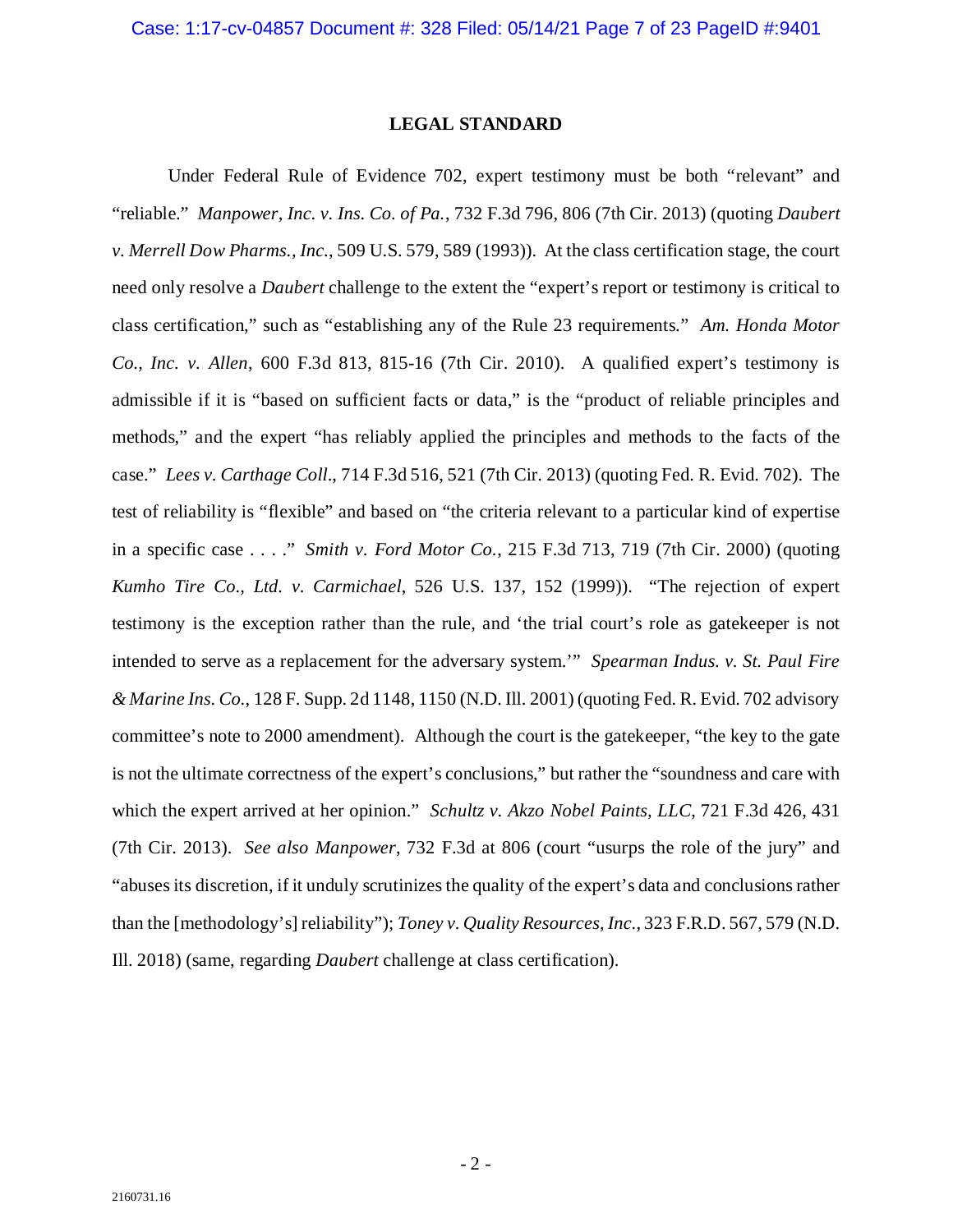### **ARGUMENT**

## <span id="page-7-1"></span><span id="page-7-0"></span>**I. Dr. Cappelli's Opinion That Class Members Receive Considerable "Specific" Training Is Reliable**

Dr. Cappelli concludes that McDonald's workers received a significant amount of brandspecific training that had the most value within the proprietary McDonald's system. That is not a remarkable point: as McDonald's expert agrees, McDonald's business is premised on standardizing the customer experience across thousands of locations that sell proprietary products prepared using proprietary methods. *See* Cappelli Rept. ¶¶ 17-43; Dkt. 302-1 ¶¶ 78-90 ("McCrary Rept."). To ensure consistency of customer experience, consistent training is required. *See*  Cappelli Rept. ¶¶ 24, 29, 44-55; *see also* Declaration of Anne Shaver ISO Class Certification (Dkt. 271) ("Shaver Decl."), Ex. 14 (King Dep. 30:14-16)

Dr. Cappelli's insight is that, due to the proprietary nature of McDonald's standardized systems, this training is more "specific" than "general," which means that McDonald's-branded employers are most likely to value (and pay for) that training. Cappelli Rept. ¶¶ 52-55, 59-62.

McDonald's attacks Dr. Cappelli's opinion on two meritless grounds. First, McDonald's falsely claims that Dr. Cappelli "opines that *all* McDonald's training is specific to McDonald's and not transferable to other types of jobs." Mot. at 6 (emphasis in original). Dr. Cappelli emphasized that McDonald's employees receive training and skills "of value *primarily* to McDonald's employers." Cappelli Rept.  $\P$  48 (emphasis added).<sup>[2](#page-7-2)</sup> He acknowledged that some training has general applicability. *Id*. ¶ 60. Dr. McCrary likewise acknowledged that

Shaver

.

Daubert Decl., Ex. 5 (McCrary Dep.) at 179:24-9.

<span id="page-7-2"></span><sup>2</sup> *See also* Cappelli Rept. ¶ 48 ("*Many* skills are not valuable to non-McDonald's work settings."); *id.* ¶ 60 ("*Much* of the training for managers is quite specific to McDonald's."); *id.* ¶ 9(a) ("McDonald's workers receive training and develop skills specific to the McDonald's system, which are *generally* not transferable . . . but would be extremely valuable to other McDonald's restaurants."); *id.* ¶ 9(e) ("[T]he training and skill development at McDonald's is not *as* valuable in jobs outside the McDonald's system."); Brass Decl., Ex. 3 (Cappelli Dep. 175:14-17) ("*[M]ost* of the—the training that I saw is about compliance with the McDonald's system, the McDonald's rules, the McDonald's approaches to things.") (all emphasis added).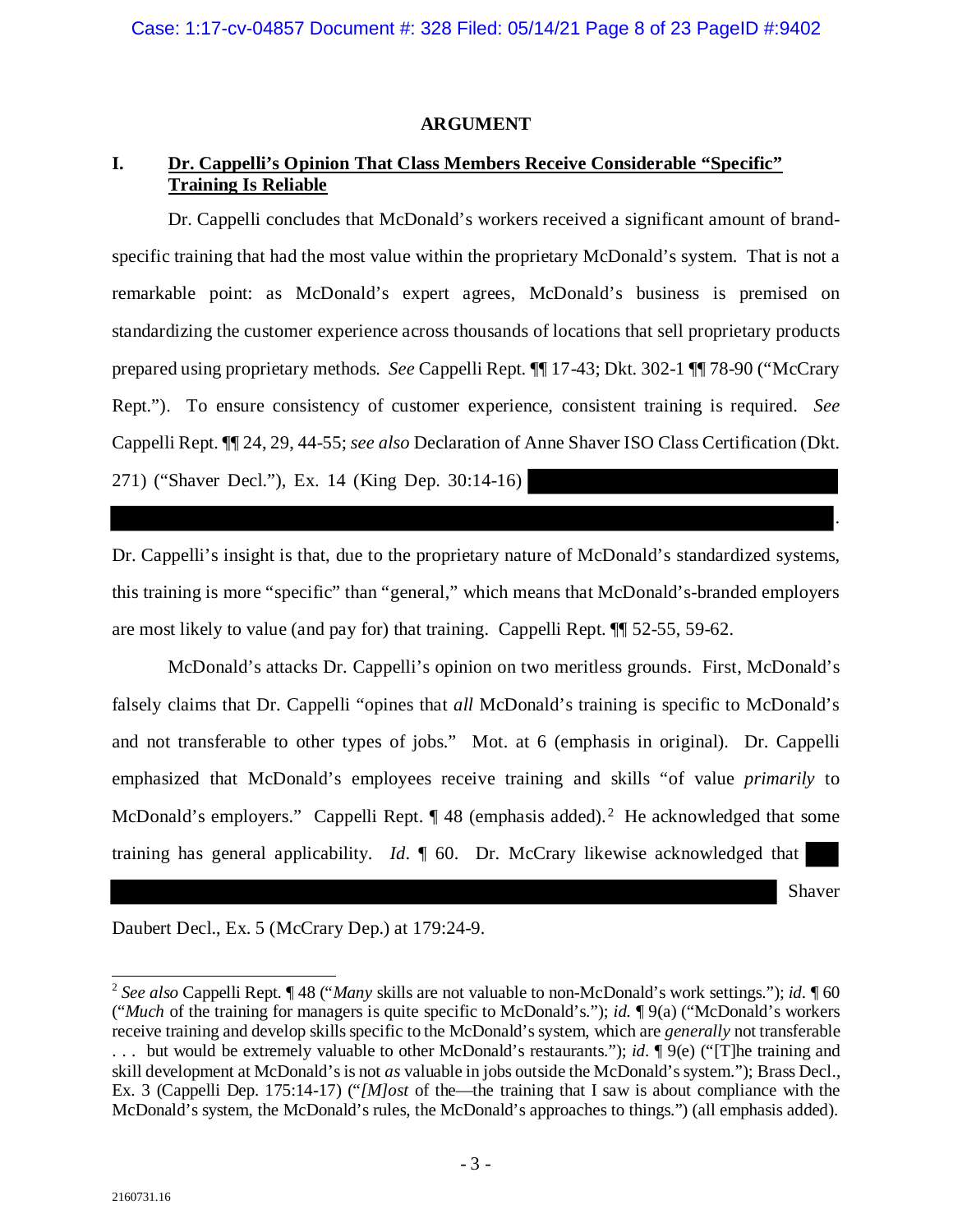#### Case: 1:17-cv-04857 Document #: 328 Filed: 05/14/21 Page 9 of 23 PageID #:9403

Second, McDonald's falsely asserts Dr. Cappelli "performed no rigorous study of this question" and offered assumptions in lieu of facts. Mot. at 7. To the contrary, informed by his background in labor economics and human resources, his research on franchising systems, employee training practices, and labor economics' distinction between specific and general training, and academic studies *of McDonald's* itself, Dr. Cappelli performed a qualitative analysis of myriad record materials before reaching his opinion. He studied the type of work performed at McDonald's and the training necessary to perform it. Dr. Cappelli reviewed McDonald's detailed U.S. Operations and Training Manual, *see* Cappelli Rept. ¶¶ 49-50, which McDonald's own personnel described as "McDonald's Bible on how to do things in a restaurant," *id.* ¶ 45 (quoting Shaver Decl., Ex. 13 (Langhorn Dep. 69:5-15)). He reviewed copious training materials. *See* Cappelli Rept. ¶ 27 (quoting training materials specifying McDonald's method for

); *id.* ¶ 55(e) (describing McDonald's "foundational" courses for Crew Trainers"); *id.* ¶ 60 (describing McDonald's-specific manager training on proprietary systems); *id.*  $\P$  24 n.11 (citing detailed documents about McDonald's Crew Development Program, Crew Trainer Training, Shift Manager Training, and Department Manager Training). [3](#page-8-0) Dr. Cappelli also reviewed corporate policy statements about the benefits of hiring workers trained by McDonald's, *id*. ¶ 50, deposition testimony corroborating the highly specific nature of McDonald's training, *id.* ¶ 49, materials provided to McOpCo managers to help them assess whether new hires are adjusting to the McDonald's system, *id.*  $\P$  55(g), and evaluations of how employees performed based on their training, *id.* ¶ 56.

Despite this extensive review, McDonald's claims Dr. Cappelli should have analyzed nonexistent survey data of other employers. It does not cite a single academic article suggesting that this is the only acceptable methodology for classifying training as "specific." To the contrary, "[a]n expert's testimony is not unreliable simply because it is founded on his experience rather

<span id="page-8-0"></span><sup>&</sup>lt;sup>3</sup> See also Appendix B to his report, citing: Shaver Daubert Decl., Ex. 8 at -515 (McDonald's method of making French fries); *id.*, Ex. 9 (forty-one page training manual for department managers); *id.*, Ex. 10 at - 503 (McDonald's "Crew Orientation [I]nstruction [M]anual"); *id.*, Ex. 11 (McDonald's "Training SOC (Station Observation Checklist)"); Brass Decl., Ex. 11 (McDonald's "Crew Development Program (CDP) on Frequently Asked Questions").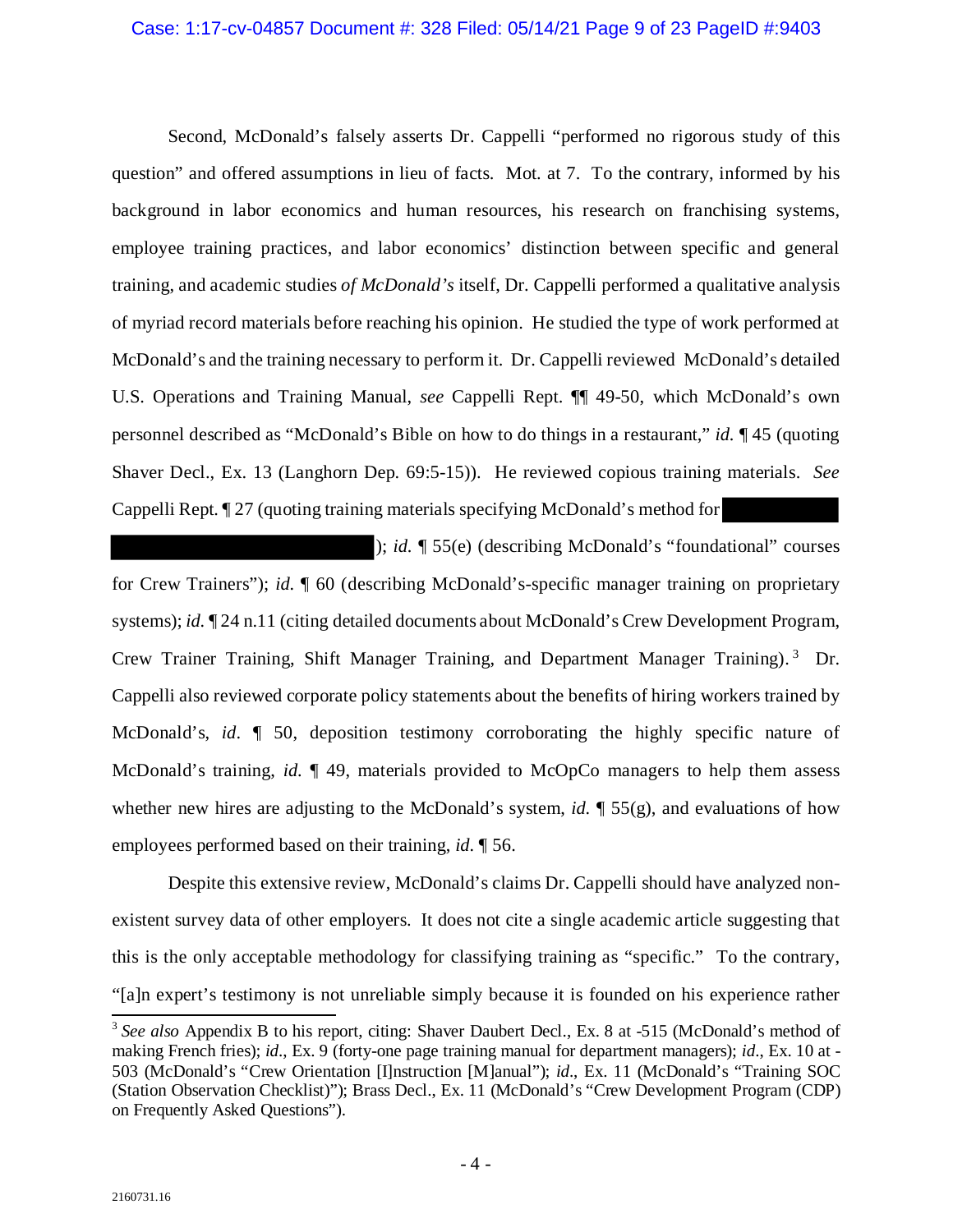than on data," so long as the expert explains their reasoning. *Metavante Corp. v. Emigrant Sav. Bank*, 619 F.3d 748, 761-62 (7th Cir. 2010); *see also Prayitno v. Nextep Funding LLC*, No. 17 C 4310, 2019 WL 6497374, at \*6-7 (N.D. Ill. Dec. 3, 2019) (Alonso, J.) (holding expert's "qualitative," non-statistical analysis informed by experience was admissible).<sup>[4](#page-9-0)</sup> McDonald's criticism of Dr. Cappelli for not conducting a survey goes to weight, not admissibility. *See Tilstra v. Bou-Matic, LLC*, No. 12-CV-827-SLC, 2014 WL 4662483, at \*7 (W.D. Wis. Sept. 19, 2014), *aff'd sub nom. Tilstra v. BouMatic LLC*, 791 F.3d 749 (7th Cir. 2015) ("Although [the defendant] proffers a laundry list of factors that it contends [the expert] should have considered, these factors all affect the weight to be given to [the expert's] testimony, not its admissibility."). Notably, McDonald's expert Dr. McCrary agrees that McDonald's provides specific training and that "returns from specific training that are not shared with the worker can be characterized as harm," McCrary Rept.  $\P$  317, 323, but opines that the training has some general value, without conducting any such survey, *id*. ¶¶ 317-323. McDonald's other expert, Dr. Murphy, also agrees. Shaver Daubert Decl., Ex. 6 (Murphy Dep. 115:18-25)

Likewise, McDonald's claims Dr. Cappelli did not review all McDonald's training materials, but "[n]either *Daubert* nor the Federal Rules of Evidence requires an expert to review all the facts, only a 'sufficient' amount is required." *See Hoskins v. Trucking*, No. 4:07-CV-72 JD, 2010 WL 4000123, at \*12 (N.D. Ind. Oct. 12, 2010) (citation omitted). To the extent McDonald's claims there is evidence that Dr. Cappelli "should have considered but did not," it may "uncover[]

<span id="page-9-0"></span> 4 *See also Woods v. Amazon.com, LLC*, No. 17 C 4339, 2019 WL 2323874, at \*16 (N.D. Ill. May 30, 2019) (finding experts' opinions based on "work-rehabilitation and economic analyses" admissible where they were "supported by the experts' experience, industry research, and academic research"); *Ill. Liberty PAC v. Madigan*, No. 12 C 56811, 2015 WL 5589630, at \*3-5 (N.D. Ill. Sept. 21, 2015) (admitting political scientist's "qualitative analysis" of campaign finance system); *Aloe Vera of Am. Inc. v. United States*, No. No. CV-99-01794-PHX-JAT, 2014 WL 3072981, at \*4 (D. Ariz. July 7, 2014) (admitting expert testimony that "involve[d] qualitative assessments such as examining business models, market characteristics, and the like").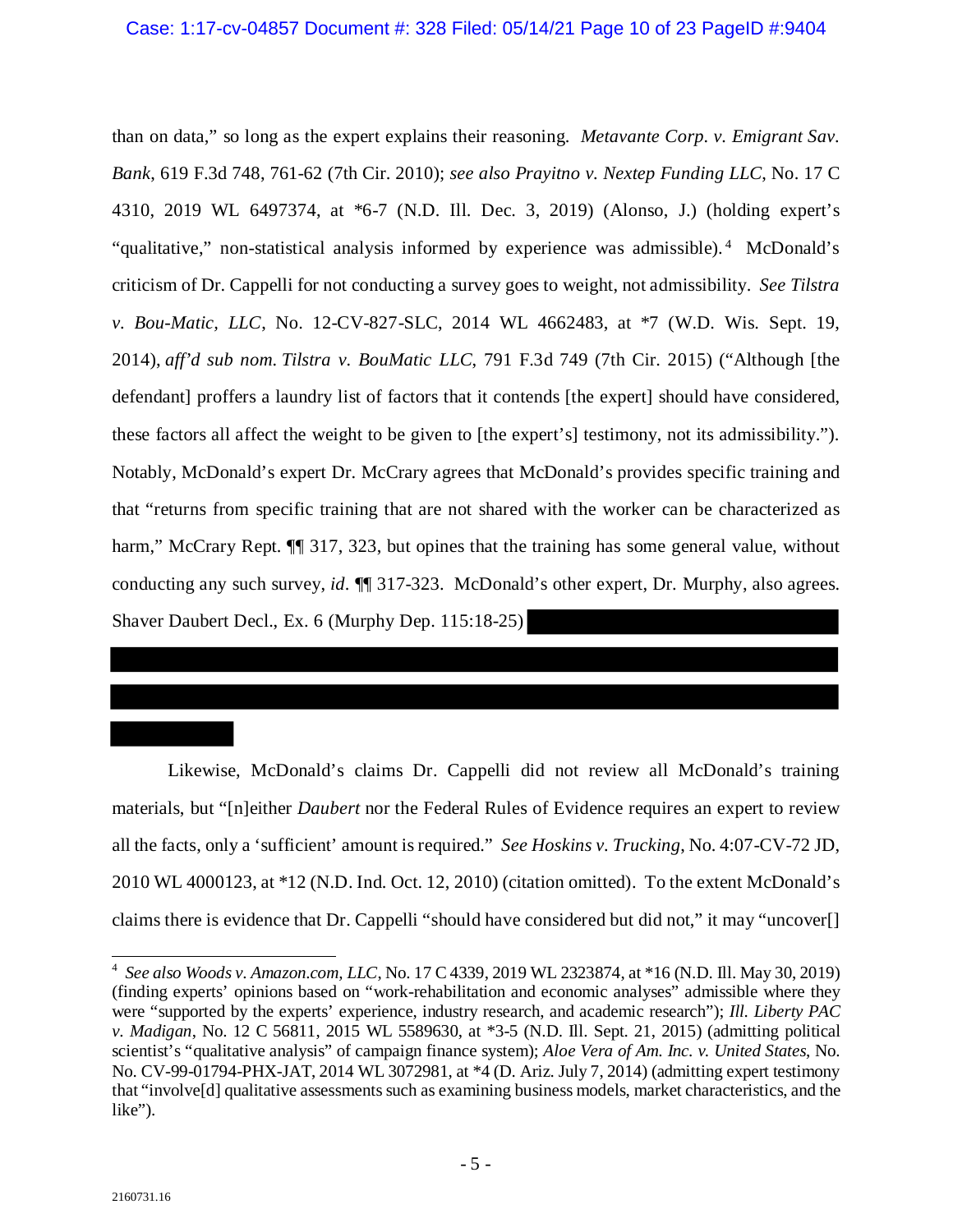those flaws through cross-examination and through the presentation of contrary evidence." *Walker v. Soo Line R. Co.*, 208 F.3d 581, 591 (7th Cir. 2000) (affirming admissibility of expert opinion). This argument is not a basis for exclusion. *See*, *e.g.*, *Gecker as Tr. for Collins v. Menard, Inc.*, No. 16 C 50153, 2019 WL 4166859, at \*6 (N.D. Ill. Sept. 3, 2019) (expert should not be excluded on basis he "did not have all the fact he should have"). In any event, Dr. Cappelli considered the new materials identified by McDonald's and has not changed his opinion. Shaver Daubert Decl., Ex. 2 (Rebuttal Expert Report of Dr. Peter Cappelli) ¶ 8.

McDonald's cases are clearly distinguishable and actually support the admissibility of Dr. Cappelli's opinion. In *Mid-State Fertilizer Co. v. Exchange National Bank of Chicago*, the court excluded the expert's testimony not because he "failed to conduct any economic study," Mot. at 7, but because his report consisted of a "one-page affidavit," which did not "draw on the skills of an economist" and "gave a legal rather than an economic opinion," 877 F.2d 1333, 1340 (7th Cir. 1989). Similarly, in *Minasian v. Standard Chartered Bank, PLC*, the expert's affidavit was "devoid of analysis," "must have" been written by an attorney, and put forth an "economically ludicrous" conclusion. 109 F.3d 1212, 1216 (7th Cir. 1997). That is clearly not the case here.

Finally, McDonald's seizes isolated and out-of-context comments provided in response to McDonald's deposition questions—not part of his expert report or an opinion that Plaintiffs intend to submit to a jury.<sup>5</sup> Taken together, these inconsequential deposition "gotchas" demonstrate only that Dr. Cappelli may not have a photographic memory and is unaware of certain irrelevant facts. *See Elorac, Inc. v. Sanofi-Aventis Can., Inc.*, No. 14 C 1859, 2017 WL 3592775, at \*5 (N.D. Ill. Aug. 21, 2017) (Alonso, J.) ("To the extent that [the expert] might have struggled to find support in the record for some of his factual assumptions, they are not so central to [the] analysis that any fuzziness on these factual details makes his opinion professionally unreliable."). 5

<span id="page-10-0"></span> $5$  Dr. Cappelli cited "respectful workplace" training as an example of a uniform training requirement, not "specific" training. He merely testified that such trainings generally have company-specific elements. Brass Decl., Ex. 3 (Cappelli Dep. 175:8-13). Similarly, Dr. Cappelli cited Ms. Turner's experience regarding cash-counting as an illustrative example; he did not assert that the same training was provided to all workers. Cappelli Rept. ¶ 60. Finally, Defendants seize upon Dr. Cappelli's mistaken deposition statement that ServSafe was a McDonald's-specific protocol; but McDonald's quizzed him about ServSafe even though he offered no opinion about it in his report, and without showing him an exhibit to study.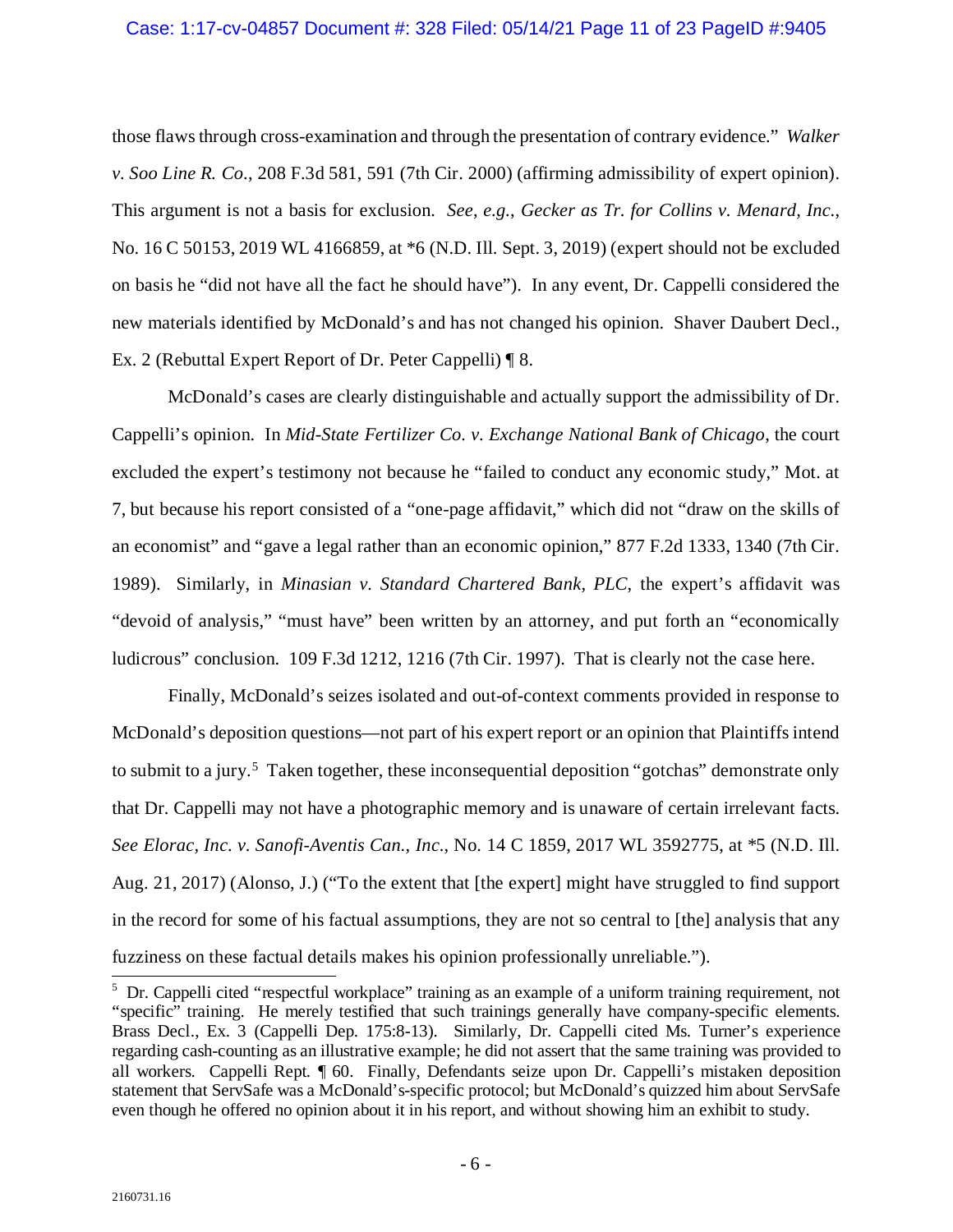Dr. Cappelli applied labor economics' well-accepted distinction between "general" and "specific" training to ample record evidence of McDonald's-specific training to opine that the training imparts "specific" skills to workers that is primarily useful to McDonald's employers. Unlike the experts in the cases Defendants cite, Dr. Cappelli did not rely on assumptions or speculation.<sup>[6](#page-11-1)</sup> Instead, he did precisely what an expert is supposed to do: "bring[] to [the record]... specialized knowledge that the lay person cannot be expected to possess." *United States v. Conn*, 297 F.3d 548, 554 (7th Cir. 2002).

## <span id="page-11-0"></span>**II. Dr. Cappelli's Opinion That the No-Hire Agreement Reduced Worker Mobility Is Reliable**

The Court previously recognized that "[e]ven a person with a rudimentary understanding of economics would understand that if competitors agree not to hire each other's employees, wages for employees will stagnate." Dkt. No. 53 at 14. Dr. Cappelli's opinion provides a labor economics explanation why no-hire agreements generally, and McDonald's No-Hire Agreement specifically, limit employee mobility and, in turn, suppress wages. Cappelli Rept.  $\P$  86-103.

McDonald's main attack on Dr. Cappelli's opinion is that he somehow "assumes" the agreement was "enforced" and prohibited employee mobility. This is false. Dr. Cappelli's report cites, summarizes, and relies upon considerable evidence that McDonald's and its franchisees followed their agreement. *See* Cappelli Rept. ¶¶ 65(c), 66(a), 103; *see also* Shaver Daubert Decl. Ex. 2 ¶ 63 (discussing McDonald's human resource call logs, which include more than instances of releases being denied). Indeed, Dr. Cappelli cites evidence that McDonald's threatened franchisees with various sanctions if they violated the No-Hire Agreement. Cappelli Rept. ¶¶ 40-42, 66(a). He cites examples of McDonald's reacting to apparent disputes between franchisees. *Id.*  $\sqrt{\phantom{a}}$  65(b)-(d).<sup>[7](#page-11-2)</sup> McDonald's uses the term "enforced" narrowly to mean punishment

<span id="page-11-1"></span><sup>6</sup> *See Clark v. Takata Corp.*, 192 F.3d 750, 757 (7th Cir. 1999) (expert opinion that seatbelt unlatched during accident inadmissible where he assumed it did); *Kirk v. Clark Equip. Co.*, 991 F.3d 865, 874 (7th Cir. 2021) (expert assumed load weight could be calculated through dimensions of bucket, even though record showed material was irregular in form and weight).

<span id="page-11-2"></span> $7$  McDonald's complains that some examples pre-date the class period, but it is undisputed that Paragraph 14 continued into the class-period, as did McOpCo's reciprocation and the April 2015 hiring moratorium.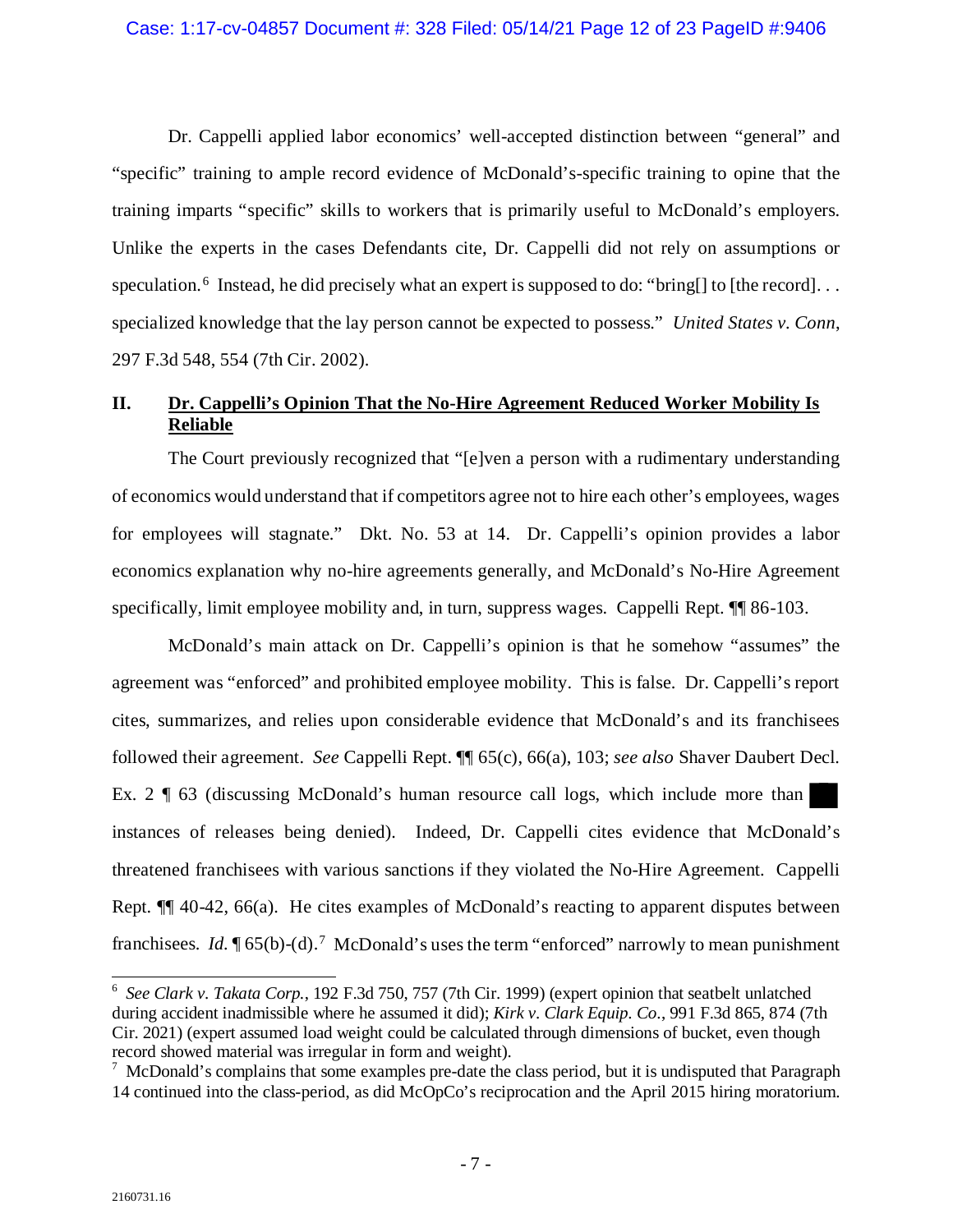#### Case: 1:17-cv-04857 Document #: 328 Filed: 05/14/21 Page 13 of 23 PageID #:9407

for violations, even though that is not the only way to effectuate compliance. As Dr. Cappelli explained, a business can effectuate its goals through deterrence without engaging in punishment.<sup>[8](#page-12-0)</sup>

McDonald's next argues that Dr. Cappelli did not consider record evidence contrary to his conclusion. That is untrue. For example, Dr. Cappelli was aware that Karen King claimed she had never received complaints from franchisees about *see* Cappelli Rept., Appendix B (listing King depo), but she also testified that

. Shaver Daubert Decl., Ex. 2, ¶ 44. Regardless, an expert is not required to review every page of the record for his opinion to be admissible. *See Hoskins*, 2010 WL 4000123, at \*12; *see also Gomez v. Palmer*, No. 11 C 1793, 2016 WL 212952, at \*4 (N.D. Ill. Jan. 19, 2016). In the case Defendants cite, an expert relied primarily on the allegations in the complaint, rather than record evidence. *See Chen v. Mnuchin*, No. 14 C 50164, 2020 WL 5819869, at \*3 (N.D. Ill. Sept. 30, 2020)*.* 

McDonald's disagrees that the No-Hire Agreement was actually enforced, but Dr. Cappelli "is entitled to base his opinion on assumptions about the truth of disputed facts," which are left to a jury to resolve. *Elorac*, 2017 WL 3592775, at \*5 (Alonso, J.); *see also Richman v. Sheahan*, 415 F. Supp. 2d 929, 942 (N.D. Ill. 2006) ("Experts routinely base their opinions on assumptions that are necessarily at odds with their adversary's view of the evidence."); *In re Ready–Mixed Concrete Antitrust Litig.*, 261 F.R.D. 154, 165 (S.D. Ind. 2009) (denying request to strike expert's opinion based on disputed facts). That McDonald's expert came to a different conclusion does not make Dr. Cappelli's methodology and opinions unreliable. *See Baugh v. Cuprum S.A. de C.V.*, 845 F.3d

Moreover, earlier evidence is relevant because an antitrust conspiracy is presumed to continue absent affirmative proof of withdrawal. *See United States v. Or. State Med. Soc'y*, 343 U.S. 326, 333 (1952); *Watson Carpet & Floor Covering, Inc. v. Mohawk Indus, Inc.*, 648 F.3d 452, 457 (6th Cir. 2011); *Morton's Market, Inc. v. Gustafson's Dairy, Inc.*, 198 F.3d 823 (11th Cir. 1999), *amended in part*, 211 F.3d 1224 (11th Cir. 2000); *In re Cathode Ray Tube (CRT) Antitrust Litig.*, No. C-07-5944 JST, 2016 WL 8669891, at \*2-3 (N.D. Cal. Aug. 22, 2016). 8

<span id="page-12-0"></span>*See* Brass Decl., Ex. 3 (Cappelli Dep. 197:10-198:10) ("So in a typical business organization, supervisors get things done every day without threatening people and without disciplining them even though it is still possible to discipline them and to threaten them. One of the things we know about effective management is the less you do that, the more effective your management is."); Shaver Daubert Decl., Ex. 2, ¶¶ 4, 39.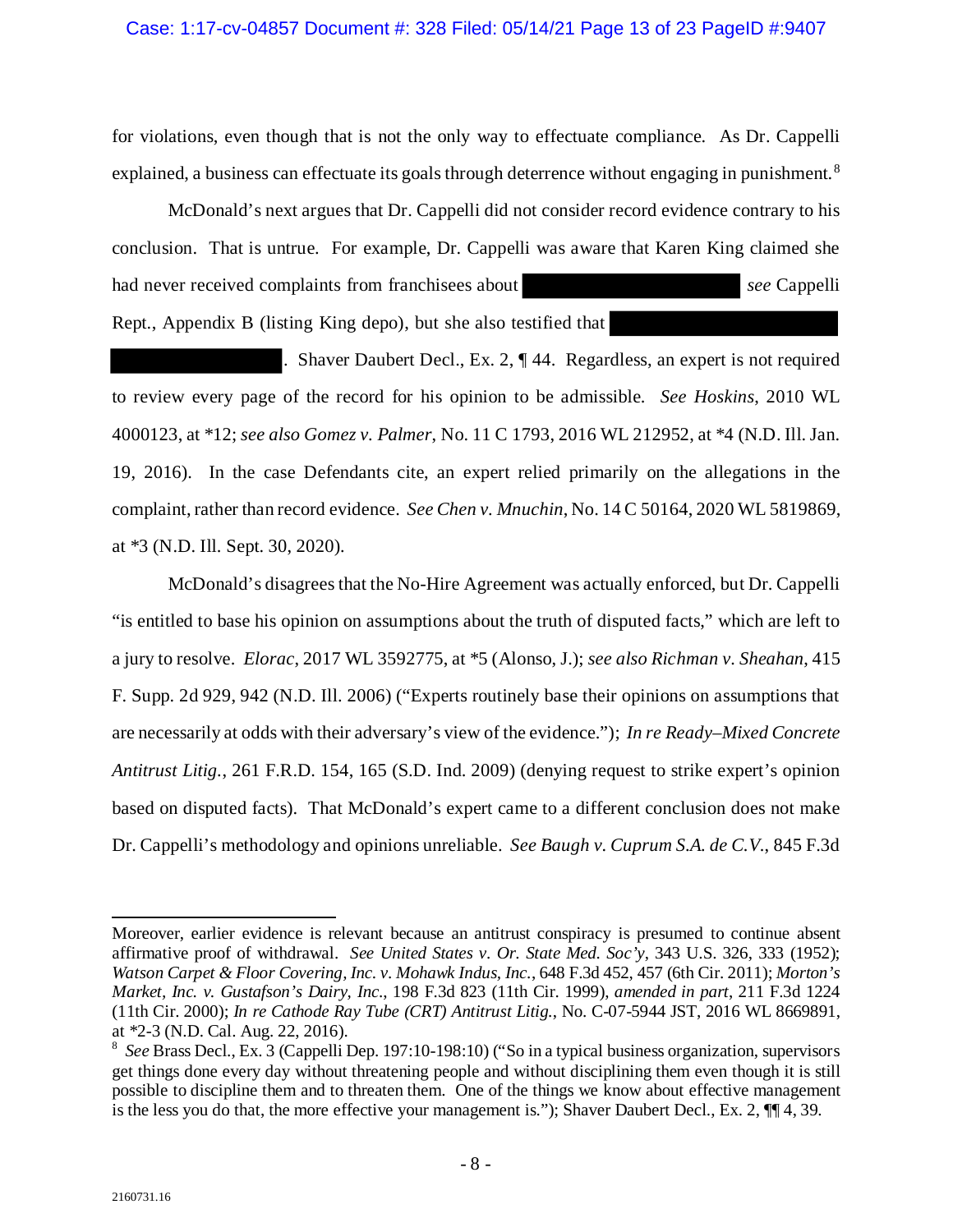838, 847 (7th Cir. 2017) ("[I]t is often the case that experts reach conflicting conclusions based on applying different but nevertheless reliable methodologies to a set of partially known facts.").

#### <span id="page-13-0"></span>**III. Dr. Cappelli Does Not "Assume" Monopsony Power**

Dr. Cappelli reviews the economic literature on the nature of monopsony power in labor markets and explains how no-poach agreements enhance that power. Cappelli Rept. at ¶¶ 43-56. He analyzes monopsony power in the context of the McDonald's system where employees develop McDonald's-specific skills, for which McDonald's restaurants are the buyers. *Id.* at  $\P$  23-43. Indeed, as McDonald's former Chief People Officer Ms. King confirmed,

.<sup>[9](#page-13-1)</sup> Contrary to McDonald's suggestion, this reasoned analysis "cannot be characterized as mere *ipse dixit*," because Dr. Cappelli "did not simply testify that [the No-Hire Agreement enhanced McDonald's monopsony power] because he said so," but rather explained why it did based on his experience, academic theory, and the record. *Metavante*, 619 F.3d at 761-62.

McDonald's also argues Dr. Cappelli's opinion is unreliable because he supposedly "admit[ted] that defining a market is a 'necessary' first step to determine whether the alleged No-Hire Agreement could have suppressed class members' wages." Mot. at 4. This is a gross misrepresentation of his testimony, which says nothing of the sort. What he said is: "an *understanding* of the labor market is necessary to begin to answer the first and second questions which were my charge, and my conclusion is that *definitions of the labor market were not going to alter my conclusions in this case.*" Brass Decl., Ex. 3 (Cappelli Dep. at 237:3-8) (emphasis added). In other words, Dr. Cappelli's opinions about the specificity of training and a wage structure are agnostic to the market definition exercise McDonald's proposes. Consistent with his testimony, Dr. Cappelli discussed his understanding of the labor market at length in his report: that  $\overline{\phantom{a}}$ 

<span id="page-13-1"></span><sup>9</sup> Jan. 15, 2021 Shaver Decl., Ex. 14 (King Dep. 224:22-225:16)

.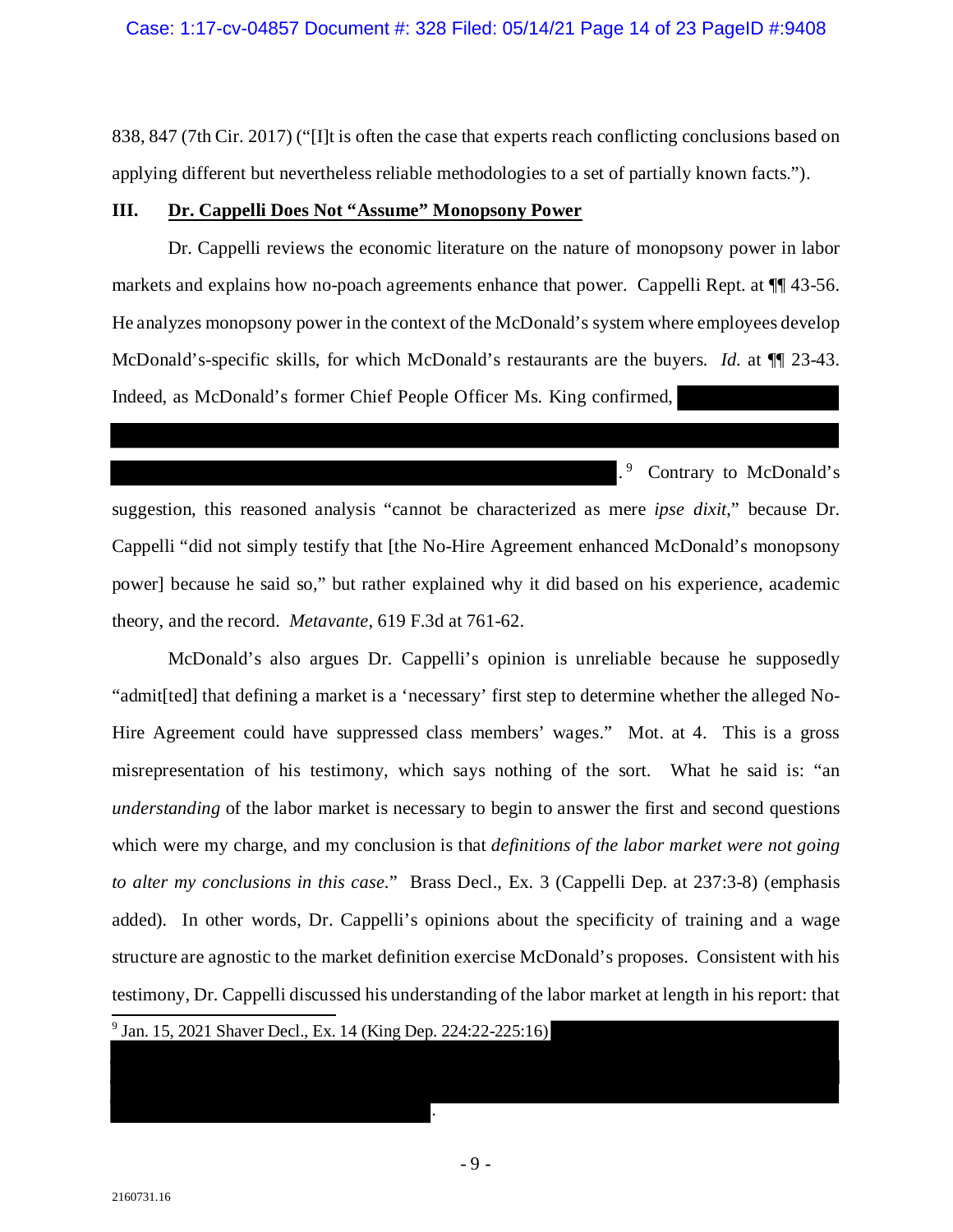#### Case: 1:17-cv-04857 Document #: 328 Filed: 05/14/21 Page 15 of 23 PageID #:9409

McDonald's proprietary systems and specific training impart workers with skills that are primarily of value to other McDonald's employers. Dr. McCrary appears to agree that firm-specific skills give rise to an "internal labor market": "However, once specific investments [trainings] play a role, a relationship arises between the worker and the firm. Both have some incentive to invest in and maintain the relationship. The term that is often used for this is that such firms emphasize *internal labor markets*." McCrary Rept. ¶ 124 (quoting Edward Lazear & Michael Gibbs, *Personal Economics in Practice* 62 (3d ed. 2015)) (emphasis in original) & ¶ 136.

McDonald's also ignores that the Court has held that the quick-look test applies to Plaintiffs' claim. Dkt. 53 at 13-14. Under the quick-look test, a plaintiff need only articulate the "rough contours" of a commercial market, a task which is satisfied by Plaintiffs' identification of a service market for employees with McDonald's-specific training. *See Agnew v. Nat'l Collegiate Athletic Ass'n*, 683 F.3d 328, 346 (7th Cir. 2012) (agreeing "a labor market for student-athletes . . . would meet plaintiffs' burden of describing a cognizable market"); *see also In re Sulfiric Acid Antitrust Litig.*, 703 F.3d 1004, 1007-08 (7th Cir. 2012) (observing that "even if a challenged practice doesn't quite rise to the level of per se illegality, it may be close enough to shift to the defendant the burden of showing that appearances are deceptive" without proof of market power through market definition). In contrast, McDonald's cites rule of reason cases.[10](#page-14-0)

<span id="page-14-0"></span> <sup>10</sup> *See Hannah's Boutique, Inc. v. Surdej*, No. 13-CV-2564, 2015 WL 4055466, at \*5 (N.D. Ill. July 2, 2015) (rule of reason case re: monopolization of prom and homecoming dress market); *McLaughlin Equip. Co., Inc. v. Servaas*, No. IP98-0127-C-T/K, 2004 WL 1629603, at \*16 (S.D. Ind. Feb. 18. 2004) (rule of reason case re: school bus distributorship tying claim); *see also Photovest Corp. v. Fotomat Corp.*, 606 F.2d 704 (7th Cir. 1979) (monopolization case applying rule of reason, no *Daubert* analysis). McDonald's also cites *CDW LLC v. NETech Corp.*, 906 F. Supp. 2d 815, 824, 827 (S.D. Ind. 2012), but that was not an antitrust case and sheds no light on this dispute. *Chapman v. Maytag Corp.* is not an antitrust case either and involved irrelevant facts. *See* 297 F.3d 682, 687-88 (7th Cir. 2002) (expert with no training or experience in field of electrical engineering not qualified to offer opinion re: fatal electric leak). Finally, McDonald's cites as a "cf." an opinion in *Conrad v. Jimmy John's Franchise, LLC*, No. No. 18-CV-00133- NJR, 2021 WL 718320, at \*22 n.9 (S.D. Ill. Feb. 24, 2021), but the quoted language is unreasoned dicta in a footnote. The *Conrad* decision was based on grounds inapplicable here.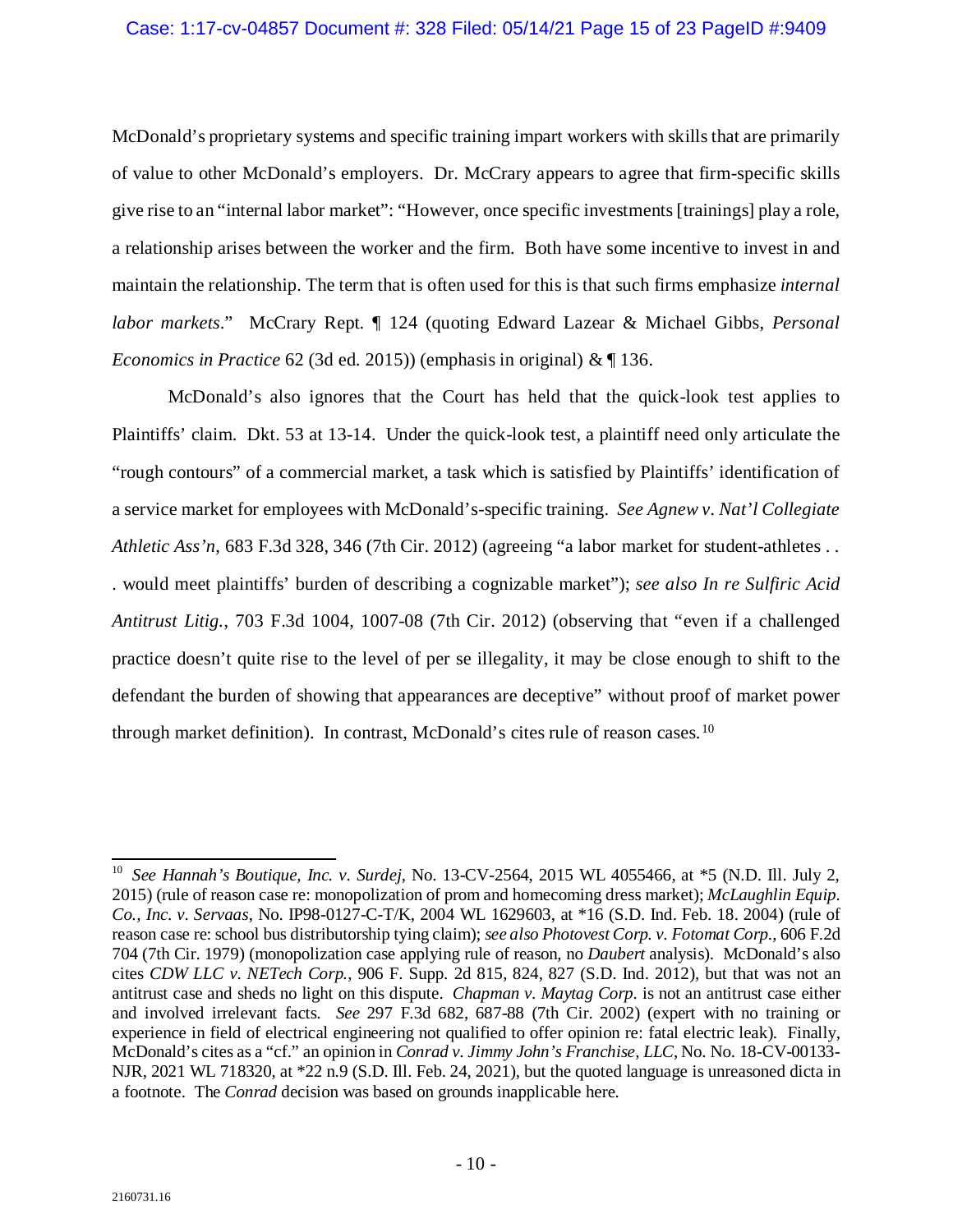#### Case: 1:17-cv-04857 Document #: 328 Filed: 05/14/21 Page 16 of 23 PageID #:9410

Moreover, McDonald's is wrong that a cross-price elasticity analysis is the only admissible method to demonstrate a market for McDonald's-skills.<sup>11</sup> The record and expert evidence show that system-specific training creates a set of skills that command the most value within the McDonald's system.<sup>[12](#page-15-2)</sup> McOpCo and franchisees spend considerable time and money to provide those skills to their employees. *See* Cappelli Rept. ¶ 55; Shaver Daubert Decl., Ex. 2 ¶ 72-82. The cost of such training and the value of those skills is precisely why turnover is costly and undesirable. McDonald's own expert agrees. *See* McCrary Rept. ¶¶ 91-99.

McDonald's also faults Dr. Cappelli for "assuming" that Paragraph 14 was intended to suppress wages, citing former executive Jim Kramer's testimony as support. Of course, Dr. Cappelli did not make an "assumption," but rather an inference about the evidence in light of his expertise in labor economics. Dr. Cappelli views the senior executives' testimony as confirming that wage suppression was the point. Saying that Paragraph 14

Shaver Daubert Decl., Ex. 3 (Kramer Dep. 63:9-13), is a euphemism for saying that it

was there to prevent bidding wars for employees. *See* Shaver Daubert Decl., Ex. 2, ¶ 35-37.

### <span id="page-15-0"></span>**IV. Dr. Cappelli's Opinion That Class Members' Wages Are Tied Together Through a Wage Structure Is Reliable**

Dr. Cappelli applies his expertise in compensation systems and labor economics to the

record evidence to opine that Class Members' wages were connected by a wage structure. *First*,

he explains that McOpCo uses a highly structured compensation plan that groups employees into

<span id="page-15-1"></span> $\overline{\phantom{a}}$ 11 Even McDonald's expert, Dr. Kevin Murphy, agrees that elasticity analysis is not always needed. *ABS Glob., Inc. v. Inguran, LLC*, No. 14-CV-503-WMC, 2016 WL 3963246, at \*15 (W.D. Wis. July 21, 2016) (in case concerning whether the "sexed bovine semen processing market" was separate from the one for conventional bovine semen processing, Dr. Murphy argued, and the court agreed, that "a meaningful analysis as to the cross demand or price elasticity is unnecessary" when other evidence provided substantial support for the existence of the market).

<span id="page-15-2"></span><sup>12</sup> In contrast, McDonald's cases involved more contestable propositions. *See*, *e.g.*, *McLaughlin*, 2004 WL 1629603, at \*7 (expert opined that there was a market for just one brand of school busses without any supporting evidence or analysis that "school bus dealers did not change brands or manufacturers"). *Photovest Corp* supports Plaintiffs' case. The court found "[t]he law does not require an exclusive class of customers for each relevant submarket." 606 F.2d at 714*.* Similarly, here, the fact that class members could sell different skillsets to different employers (*e.g.*, McDonald's-skills to McDonald's restaurants, general skills to other employers) does not preclude the existence of a service market for McDonald's labor.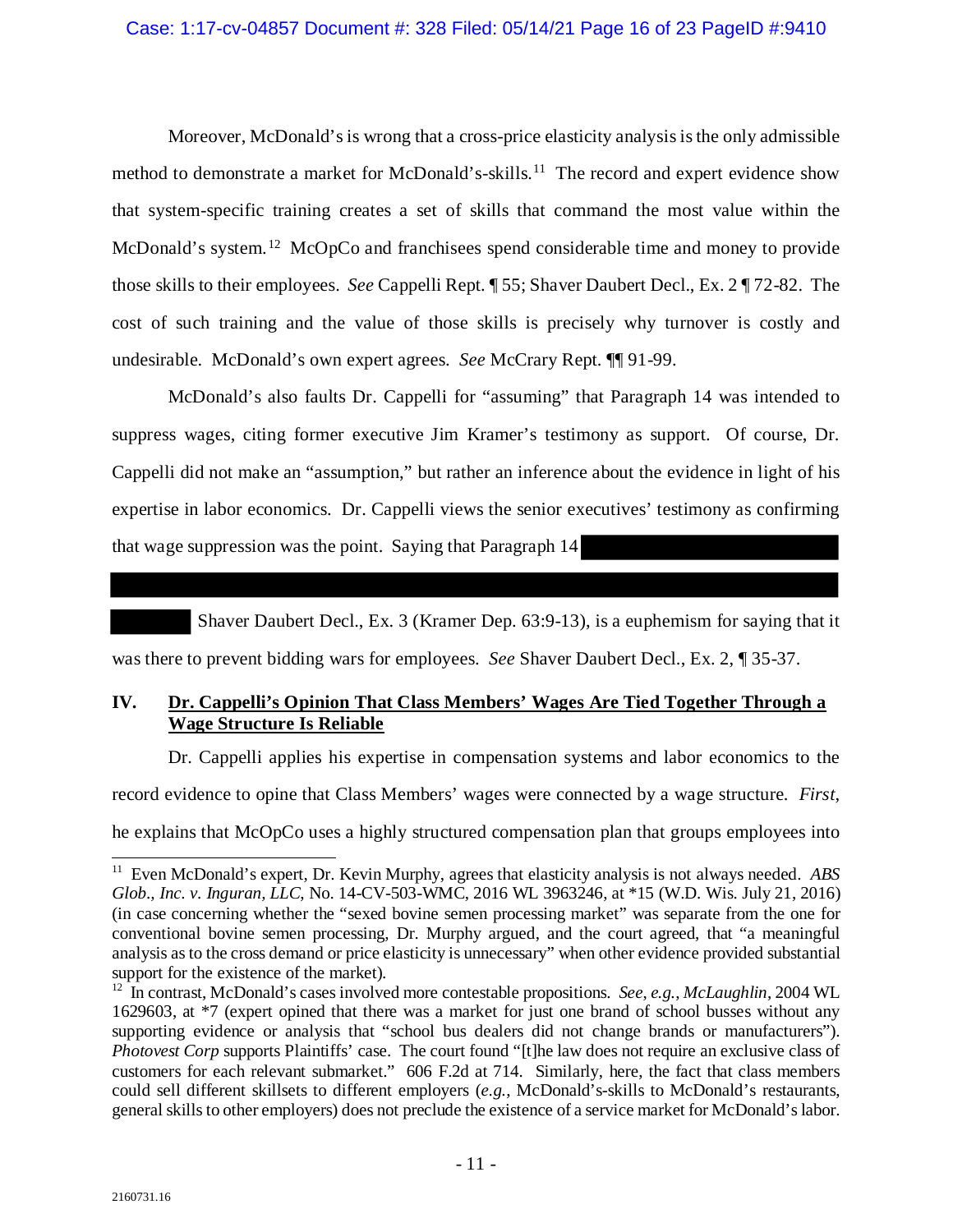#### Case: 1:17-cv-04857 Document #: 328 Filed: 05/14/21 Page 17 of 23 PageID #:9411

pay bands based on job title, and that when it makes adjustments to that system, they percolate system-wide. Cappelli Rept.  $\P$  105-134. This occurs because of principles of internal equity and the desire to avoid wage compression, which results when new employees' wages are too similar to that of experienced employees, causing dissatisfaction. *Id.* ¶¶ 105-08. Substantial record evidence demonstrates that McOpCo was conscientious of this concern, and educated franchisees about planning for it as well. *Id. ¶¶* 112, 128-29, 134. For example, Lori Duggan, McDonald's in-house compensation specialist, succinctly described the structured relationship between different employees' wages, and explained that when wages for some employees were adjusted upward, the entire structure was lifted to ensure fairness.<sup>[13](#page-16-0)</sup>

*Second*, Dr. Cappelli establishes that wages at McOpCo restaurants and franchisee restaurants share a wage structure by virtue of market forces, in addition to pressure from McOpCo to conform. Given the identical nature of the work at McOpCo and franchisee restaurants, employees are sensitive to whether some restaurants pay more for the same work. Cappelli Rept. ¶ 77. The record confirms that McDonald's and McOpCo understood this.

| <i>Id.</i> $\P\P$ 68-71. |
|--------------------------|
|                          |
| Id. 11 73-78.            |

McDonald's asserts that not all restaurants used the same job titles, but, as support, it relies solely on Dr. Murphy, who merely demonstrates that there were very minor variations in how job titles were coded in data, not that the actual jobs differed. Dkt. 302-1 (Murphy Rept. ¶ 33, Fig. 3).

I

2160731.16

<span id="page-16-0"></span> $\overline{\phantom{a}}$ <sup>13</sup> Shaver Daubert Decl., Ex. 4 (Duggan Dep. 31:15-32:3)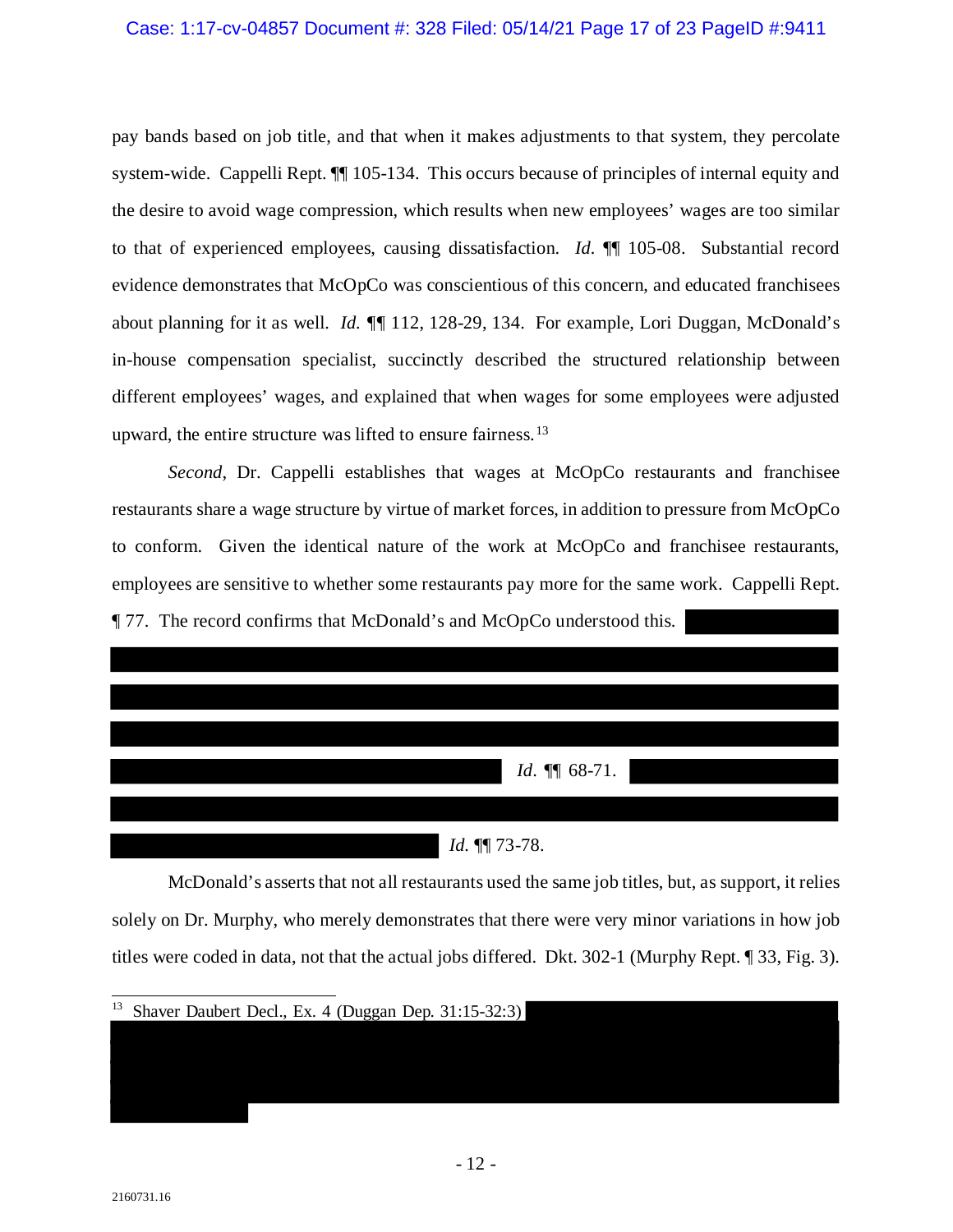In fact, titles were overwhelmingly common. *See* Shaver Daubert Decl., Ex. 2 ¶ 161-166; Ex. 1 ¶ 104. That does not disprove a structured relationship between employee wages.

McDonald's also suggests that somehow a wage structure would defeat any harm to the class, because competition over entry-level wages would "trickle[] up." Mot. at 14. No doubt, to the extent wage increases happen at the entry level, they *would* trickle up—that's exactly what Dr. Cappelli argues, Cappelli Rept. ¶¶ 135-38, and what Lori Duggan testified to, *supra* n. 13, and why Plaintiffs assert that harm from the No-Hire Agreement would hurt all employees. But it is a non sequitur to claim that the existence of *some* competition makes irrelevant the removal of other forms of competition. *Cf. Seaman v. Duke Univ.*, No. 1:15-cv-462, 2018 WL 671239, at \*4-5 (M.D.N.C. Feb. 1, 2018) (recognizing anti-competitive harm from no-poach agreement at Duke and UNC, notwithstanding competition from other universities). Indeed, courts instruct juries to ignore exactly this specious argument. *See* ABA Model Jury Instructions in Civil Antitrust Cases, at 31 (2016 Ed.) ("ABA Model Jury Instructions") ("[I]t is no defense that defendants actually competed in some respects with each other or failed to eliminate all competition between them.") (collecting cases). Absent the No-Hire Agreement, there would have been *more* competition, which would lead to higher wages. *See Turner*, *supra*, Dkt. 64 at 3 (acknowledging "basic principles of economics: if fewer employers compete for the same number of employees, wages will be lower than if a greater number of employers are competing for those employees").

Finally, McDonald's contends that Dr. Singer's finding that franchisee crew wages were suppressed more than franchisee managers (while the opposite is true for McOpCo) somehow contradicts the standard labor economics fact that a Class Member's value to their McOpCo or franchisee employer increases with their McDonald's-specific training. McDonald's, however, assumes that (1) the gap between the value of managers to McDonald's versus alternative employers is greater for managers than crew and (2) McDonald's would grab a larger share of managers' labor value than it does for crew. Dr. Cappelli's theory does not make or depend upon such assumptions, and accepts that McDonald's could have extracted greater value from one group of employees than another. Shaver Daubert Decl., Ex. 2 ¶¶ 175-179.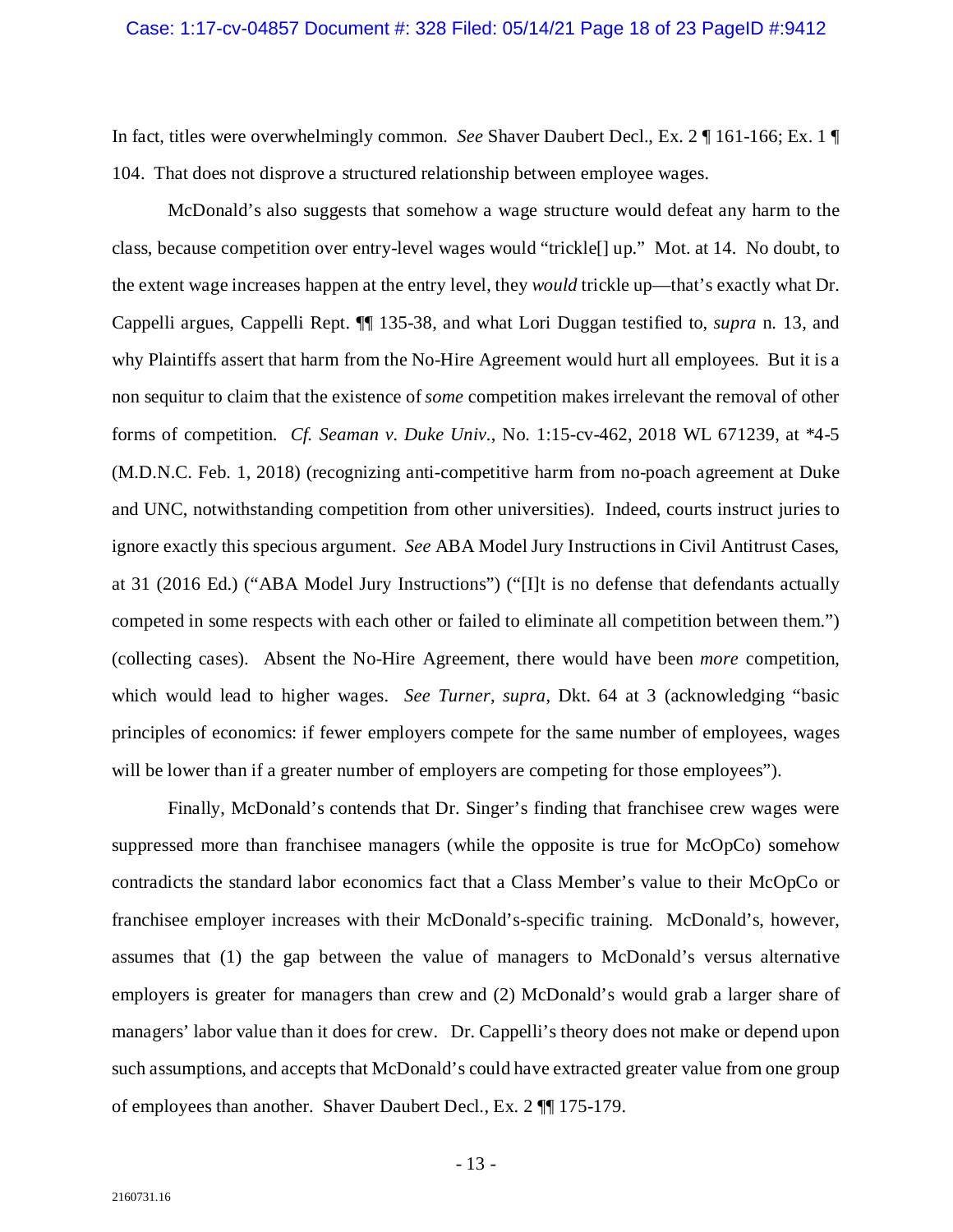#### Case: 1:17-cv-04857 Document #: 328 Filed: 05/14/21 Page 19 of 23 PageID #:9413

McDonald's is thus simply wrong that Dr. Cappelli's opinion is based on "speculation" or "intuition." Mot. at 14. His opinion is based on labor economics and the record evidence.

### <span id="page-18-0"></span>**V. Dr. Cappelli Establishes That Entry-Level and Lateral Employees Would Also Have Been Harmed**

Although the non-transferability of McDonald's-specific skills is a key feature that enabled McDonald's to exercise monopsony power over employees through the No-Hire Agreement, it does not follow that *only* trained employees could have been harmed. As Dr. Cappelli explained, harm would have spread to all employees through the wage structure, which tied different employees' wage levels together, including entry-level and lateral managers.

Entry-Level Employees: Dr. Cappelli did not "admit" that entry-level employees could not have been harmed by the No-Hire Agreement. Mot. at 12. As explained above and confirmed by Ms. Duggan, a key feature of McDonald's compensation practice is ensuring a gap between entry-level wages and those of people at higher levels, to avoid wage compression and vindicate internal equity concerns. Because the No-Hire Agreement enabled McDonald's to hold down wages for trained employees, McDonald's had more leeway to hold down entry-level wages, too. Shaver Daubert Decl., Ex. 2 ¶ 167-171. The fact that McDonald's ability to suppress entry-level wages was in part tempered by the existence of other low-wage employers does not negate that, particularly where McDonald's admits that it paid below market even for entry-level wages. *Id. ¶* 139. This is confirmed by the high turnover of entry-level positions, which suggests that McDonald's entry-level wages were not competitive. *Id. ¶* 25. However, McDonald's could tolerate the high cost of turnover in part by holding down wages for the experienced employees tasked with training new workers (such as crew trainers or shift managers). *Id. ¶* 173-174. Harm for entry-level employees is consistent with Dr. Cappelli's opinions. McDonald's disagreement with Dr. Cappelli's conclusion is a dispute for the jury, not a basis for exclusion. *Schultz*, 721 F.3d at 431; *Greene v. Sears Protection Co*., No. 15-cv-2546, 2018 WL 3104300, at \*2 (N.D. Ill. June 25, 2018) (Alonso, J.).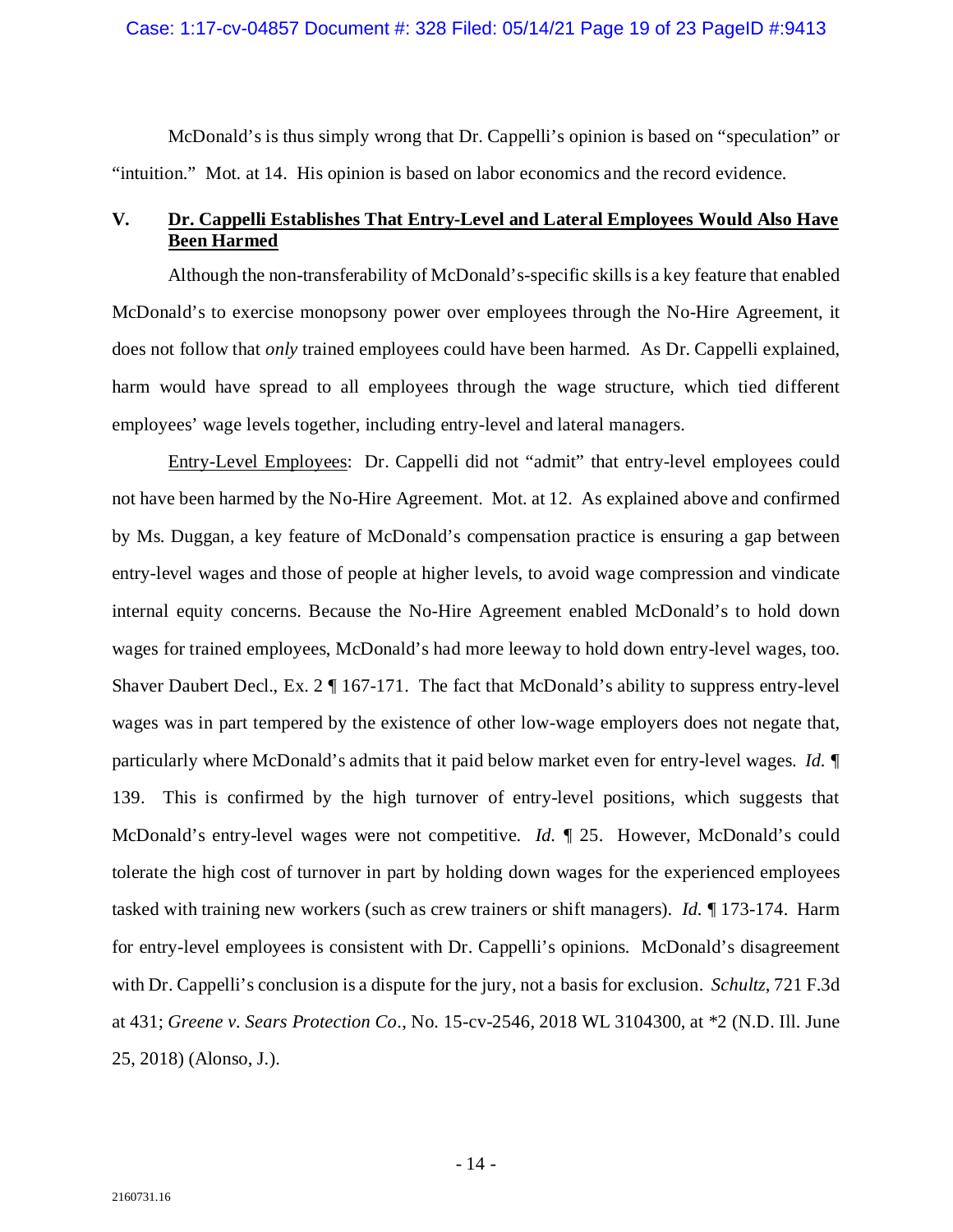#### Case: 1:17-cv-04857 Document #: 328 Filed: 05/14/21 Page 20 of 23 PageID #:9414

Lateral Managers: McDonald's obfuscates the record regarding external hiring above entry-level crew positions. Dr. Cappelli acknowledged that McOpCo could hire people who had worked for franchisees for management positions if they provided a "release." Cappelli Rept.  $\P$ 66(a). To the extent McDonald's implies that it also hired managers who *never* worked for McDonald's, it has not offered any evidence. All but one example cited by Dr. McCrary of such "external" hiring actually involved people with prior McDonald's management experience. Shaver Daubert Decl., Ex.  $2 \parallel 100$ . (The last individual's job history is not in the record, so it is possible she had prior McDonald's experience too, *id.*) Neither of the hand-picked franchisee declarants claim they hired managers with no McDonald's experience, nor that they would not value such experience. Brass Decl., Ex. 120  $\P$  7, Ex. 121  $\P$  10. In fact, at deposition, Groen said the opposite. Shaver Daubert Decl., Ex. 2 ¶ 101. Even if such hiring could happen on occasion, that would not change Dr. Cappelli's opinion, because those employees would *still* have to be trained on McDonald's systems—a task that is considerably more expensive and time-consuming for people who have never worked in a McDonald's. Cappelli Rept. ¶ 54; Shaver Daubert Decl., Ex.  $2 \P 95\text{-}104$ .<sup>[14](#page-19-1)</sup> In any case, these employees are part of the same suppressed wage structure.

Dr. Cappelli's testimony is nothing like those in the cases cited by McDonald's. *See Smith v. Ill. Dep't of Transp.*, 936 F.3d 554, 558-59 (7th Cir. 2019) (expert deviated from her usual practice in opining plaintiff experienced hostile work environment); *Stokes v. John Deere* 

<span id="page-19-0"></span>*Grp.*, No. 4:12-cv-04054-SLD-JAG, 2014 WL 675820, at \*4-6 (C.D. Ill. Feb. 21, 2014) (excluding as unreliable opinion on hedonic damages based on widely repudiated methodology).

### **CONCLUSION**

Plaintiffs respectfully request that the Court deny McDonald's motion.

<span id="page-19-1"></span> $\overline{\phantom{a}}$ <sup>14</sup> See also Shaver Daubert Decl., Ex. 7 at -149) ; *id.* at -150

(summarizing the multi-week training programs for external management hires).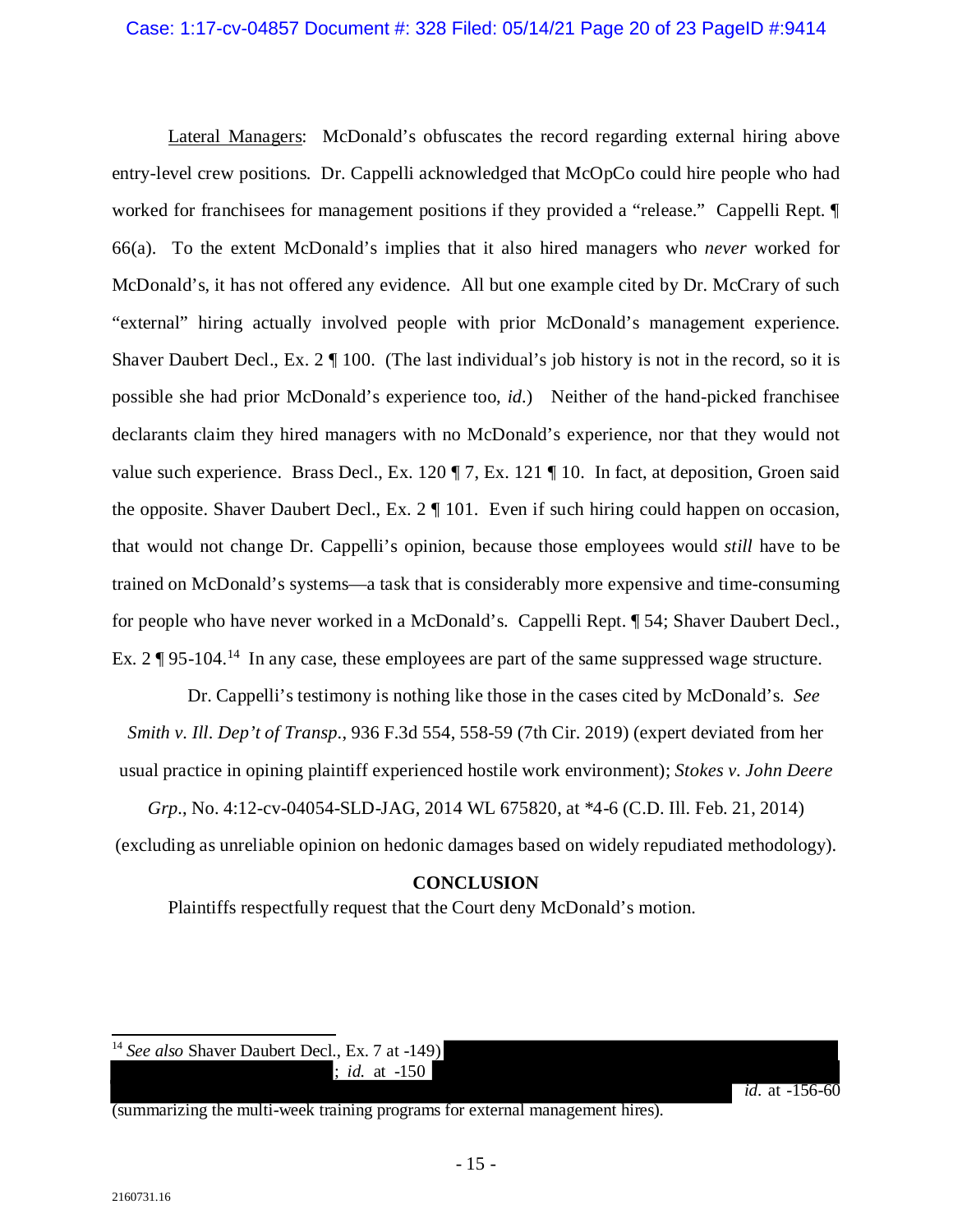Dated: May 14, 2021 */s/ Anne B. Shaver*

Dean M. Harvey\* Anne B. Shaver\* Lin Y. Chan\* Yaman Salahi\* **LIEFF CABRASER HEIMANN & BERNSTEIN, LLP** 275 Battery Street, 29th Floor San Francisco, California 94111-3339 Tel: (415) 956-1000 dharvey@lchb.com ashaver@lchb.com lchan@lchb.com ysalahi@lchb.com

## Jessica A. Moldovan\* **LIEFF CABRASER HEIMANN & BERNSTEIN, LLP**

250 Hudson Street, 8th Floor New York, NY 10013-1413 Tel: 212.355.9500 jmoldovan@lchb.com

Derek Y. Brandt (#6228895) Leigh M. Perica (#6316856) Connor P. Lemire\* **MCCUNE WRIGHT AREVALO, LLP** 231 North Main Street, Suite 20 Edwardsville, Illinois 62025 Tel: (618) 307-6116 Fax: (618) 307-6161 dyb@mccunewright.com lmp@mccunewright.com

Richard D. McCune\* Michele M. Vercoski\* **MCCUNE WRIGHT AREVALO, LLP** 3281 East Guasti Road, Suite 100 Ontario, California 91761 Tel: (909) 557-1250 rdm@mccunewright.com mmv@mccunewright.com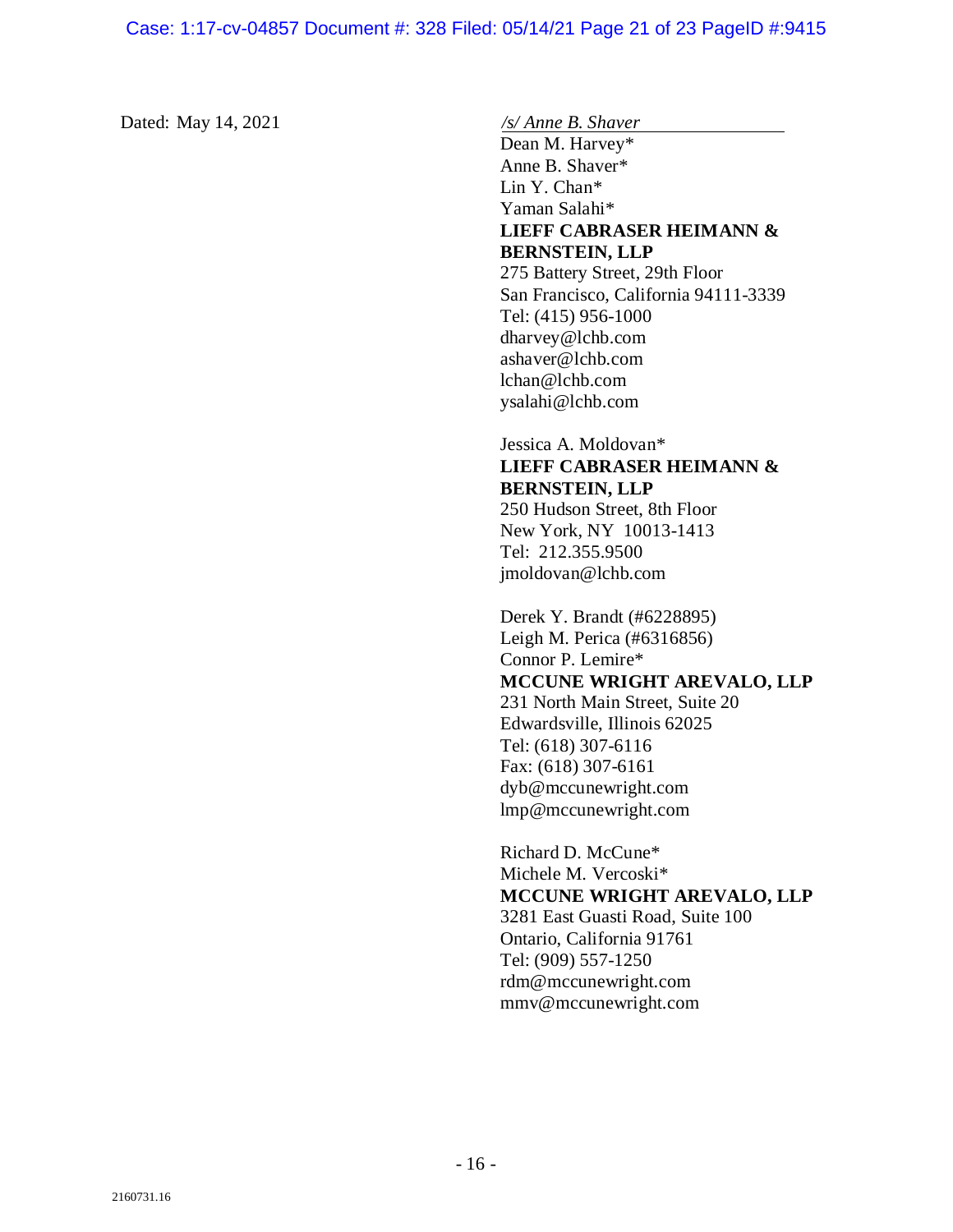# Walter W. Noss\* Sean C. Russell\* **SCOTT+SCOTT, ATTORNEYS AT LAW, LLP**

600 West Broadway, Suite 3300 San Diego, California 92101 Tel: (619) 233-4565 wnoss@scott-scott.com sean.russell@scott-scott.com

### Michelle E. Conston\* **SCOTT+SCOTT, ATTORNEYS AT LAW, LLP** The Helmsley Building

230 Park Avenue, 17th Floor New York, New York 10169 Tel: (212) 223-6444 mconston@scott-scott.com

*Attorneys for Individual and Representative Plaintiffs Leinani Deslandes and Stephanie Turner*

\* Admitted *pro hac vice*